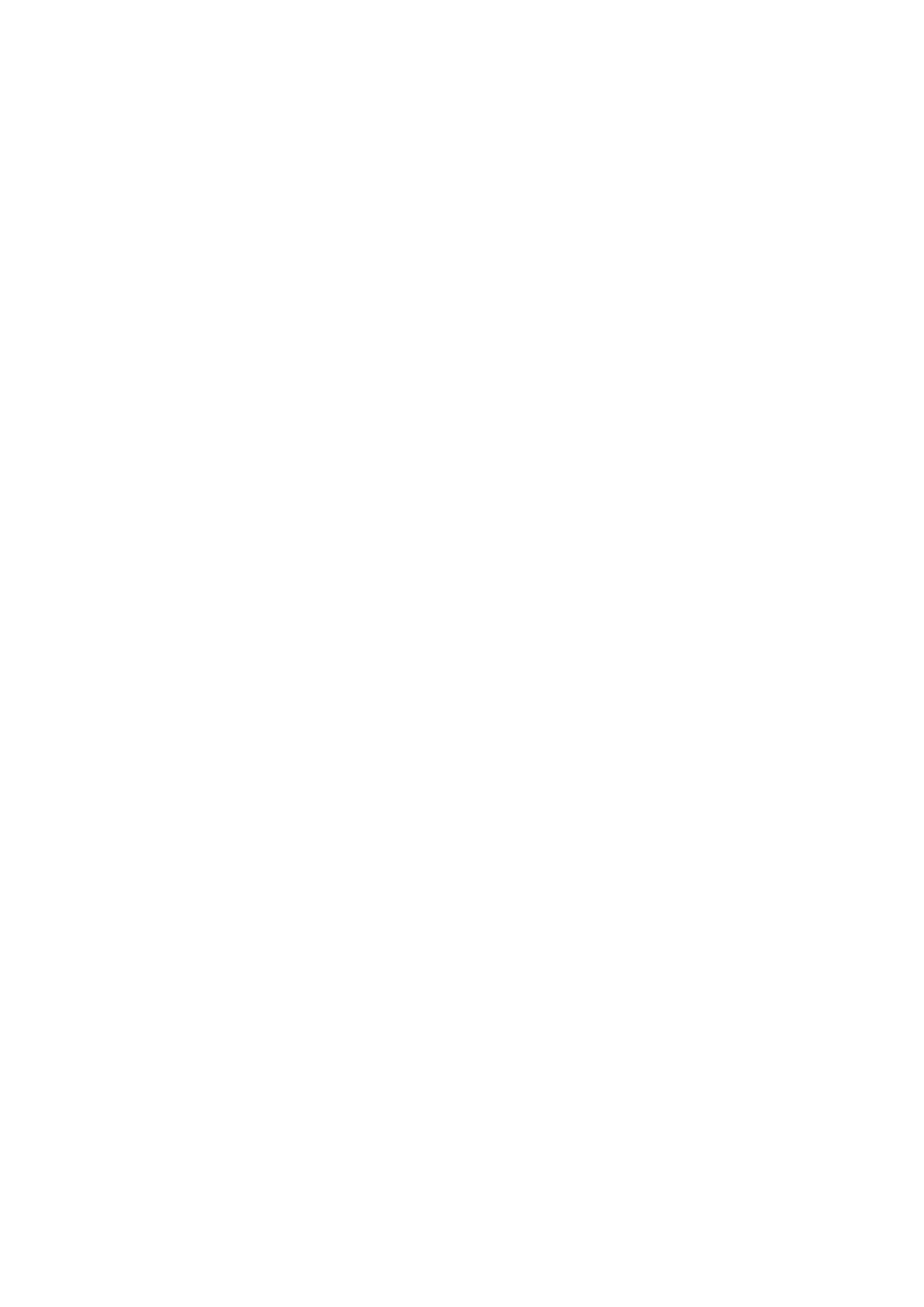

# House of Commons Committee of Public Accounts

# **Contracted out health and disability assessments**

**Thirty-third Report of Session 2015–16**

*Report, together with formal minutes relating to the report*

*Ordered by the House of Commons to be printed 17 March 2016*

> **HC 727** Published on 31 March 2016 by authority of the House of Commons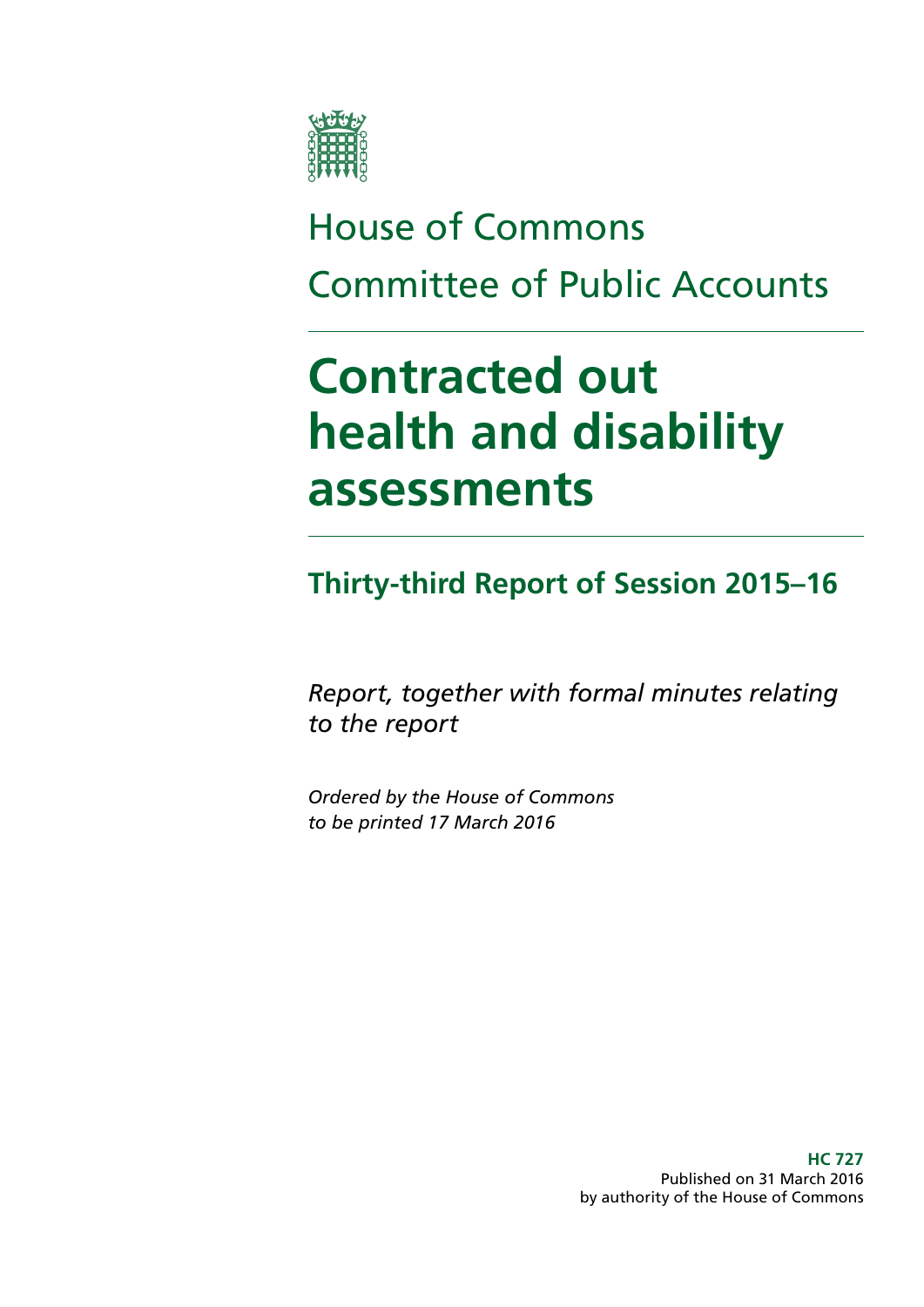### **The Committee of Public Accounts**

The Committee of Public Accounts is appointed by the House of Commons to examine "the accounts showing the appropriation of the sums granted by Parliament to meet the public expenditure, and of such other accounts laid before Parliament as the committee may think fit" (Standing Order No. 148).

#### **Current membership**

[Meg Hillier](http://www.parliament.uk/biographies/commons/meg-hillier/1524) (*Labour (Co-op), Hackney South and Shoreditch*) (Chair) [Mr Richard Bacon](http://www.parliament.uk/biographies/commons/mr-richard-bacon/1451) (*Conservative, South Norfolk*) [Harriett Baldwin](http://www.parliament.uk/biographies/commons/harriett-baldwin/4107) (*Conservative, West Worcestershire*) [Deidre Brock](http://www.parliament.uk/biographies/commons/deidre-brock/4417) (*Scottish National Party, Edinburgh North and Leith*) [Chris Evans](http://www.parliament.uk/biographies/commons/chris-evans/4040) (*Labour (Co-op), Islwyn*) [Rt Hon Caroline Flint](http://www.parliament.uk/biographies/commons/caroline-flint/389) (*Labour, Don Valley*) [Kevin Foster](http://www.parliament.uk/biographies/commons/kevin-foster/4451) (*Conservative, Torbay*) [Mr Stewart Jackson](http://www.parliament.uk/biographies/commons/mr-stewart-jackson/1551) (*Conservative, Peterborough*) [Nigel Mills](http://www.parliament.uk/biographies/commons/nigel-mills/4136) (*Conservative, Amber Valley*) [David Mowat](http://www.parliament.uk/biographies/commons/david-mowat/4080) (*Conservative, Warrington South*) [Stephen Phillips](http://www.parliament.uk/biographies/commons/stephen-phillips/4054) (*Conservative, Sleaford and North Hykeham*) [Bridget Phillipson](http://www.parliament.uk/biographies/commons/bridget-phillipson/4046) (*Labour, Houghton and Sunderland South*) [John Pugh](http://www.parliament.uk/biographies/commons/john-pugh/1454) (*Liberal Democrat, Southport*) [Karin Smyth](http://www.parliament.uk/biographies/commons/karin-smyth/4444) (*Labour, Bristol South*) [Mrs Anne-Marie Trevelyan](http://www.parliament.uk/biographies/commons/mrs-anne-marie-trevelyan/4531) (*Conservative, Berwick-upon-Tweed*)

#### **Powers**

Powers of the Committee of Public Accounts are set out in House of Commons Standing Orders, principally in SO No. 148. These are available on the Internet via [www.parliament.uk.](http://www.parliament.uk)

#### **Publication**

Committee reports are published on the Committee's website at [www.parliament.uk/pac](http://www.parliament.uk/pac) and in print by Order of the House.

Evidence relating to this report is published on the [inquiry publications](http://www.parliament.uk/business/committees/committees-a-z/commons-select/public-accounts-committee/inquiries/parliament-2015/contracted-out-health-disability-assessments-15-16/)  [page](http://www.parliament.uk/business/committees/committees-a-z/commons-select/public-accounts-committee/inquiries/parliament-2015/contracted-out-health-disability-assessments-15-16/) of the Committee's website.

#### **Committee staff**

The current staff of the Committee are Stephen McGinness (Clerk), Dr Mark Ewbank (Second Clerk), George James (Senior Committee Assistant), Sue Alexander and Ruby Radley (Committee Assistants) and Tim Bowden (Media Officer).

#### **Contacts**

All correspondence should be addressed to the Clerk of the Committee of Public Accounts, House of Commons, London SW1A 0AA. The telephone number for general enquiries is 020 7219 4099; the Committee's email address is [pubaccom@parliament.uk.](mailto:pubaccom@parliament.uk)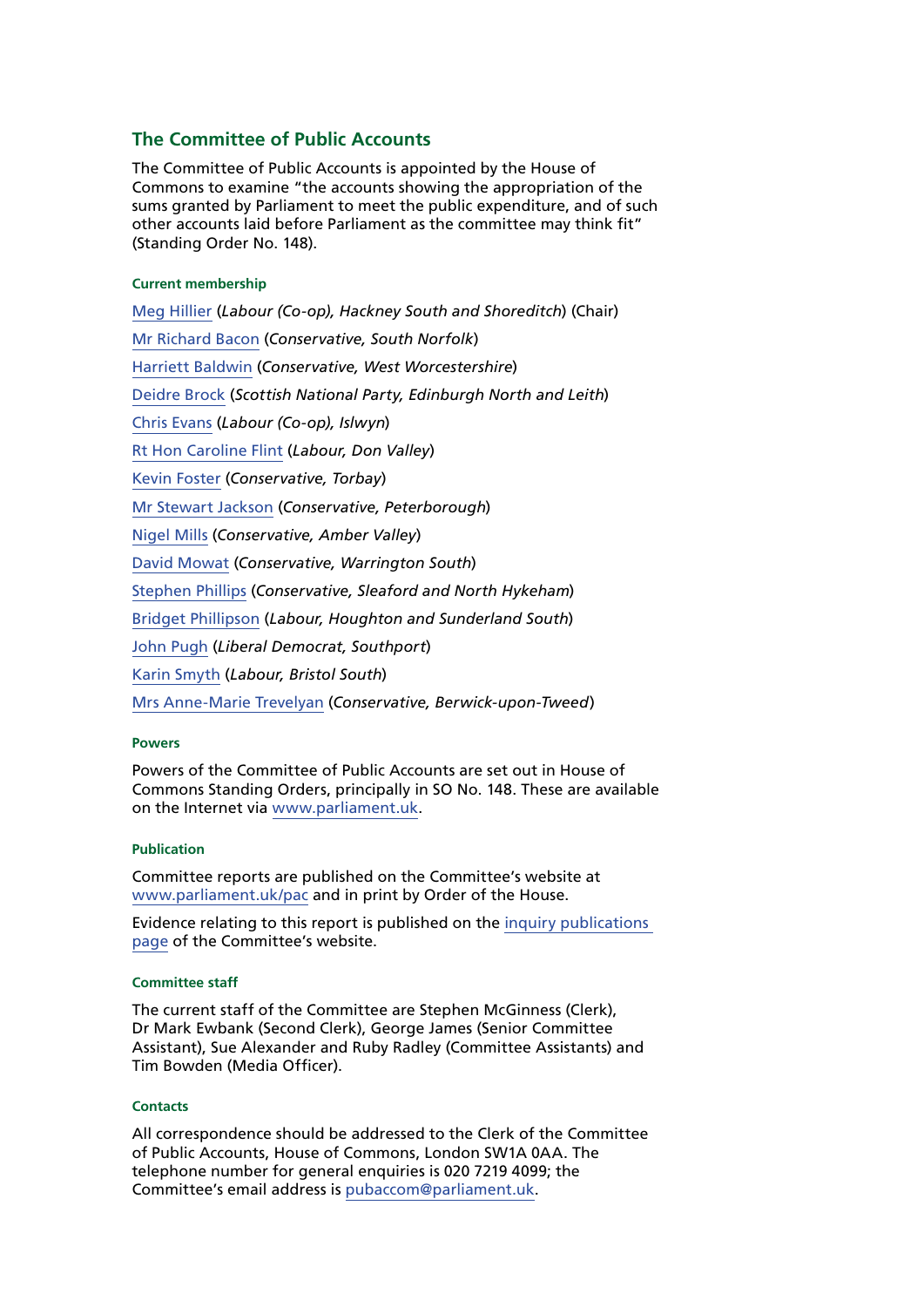### **Contents**

| <b>Summary</b>                                                   |    |
|------------------------------------------------------------------|----|
| <b>Introduction</b>                                              | 4  |
| <b>Conclusions and recommendations</b>                           | 5  |
| <b>Performance for claimants</b><br>1 <sup>1</sup>               | 8  |
| $\mathbf{2}$<br><b>Approach to contracts</b>                     | 11 |
| <b>Formal Minutes</b>                                            | 14 |
| <b>Witnesses</b>                                                 | 15 |
| <b>Published written evidence</b>                                | 15 |
| List of Reports from the Committee during the current Parliament |    |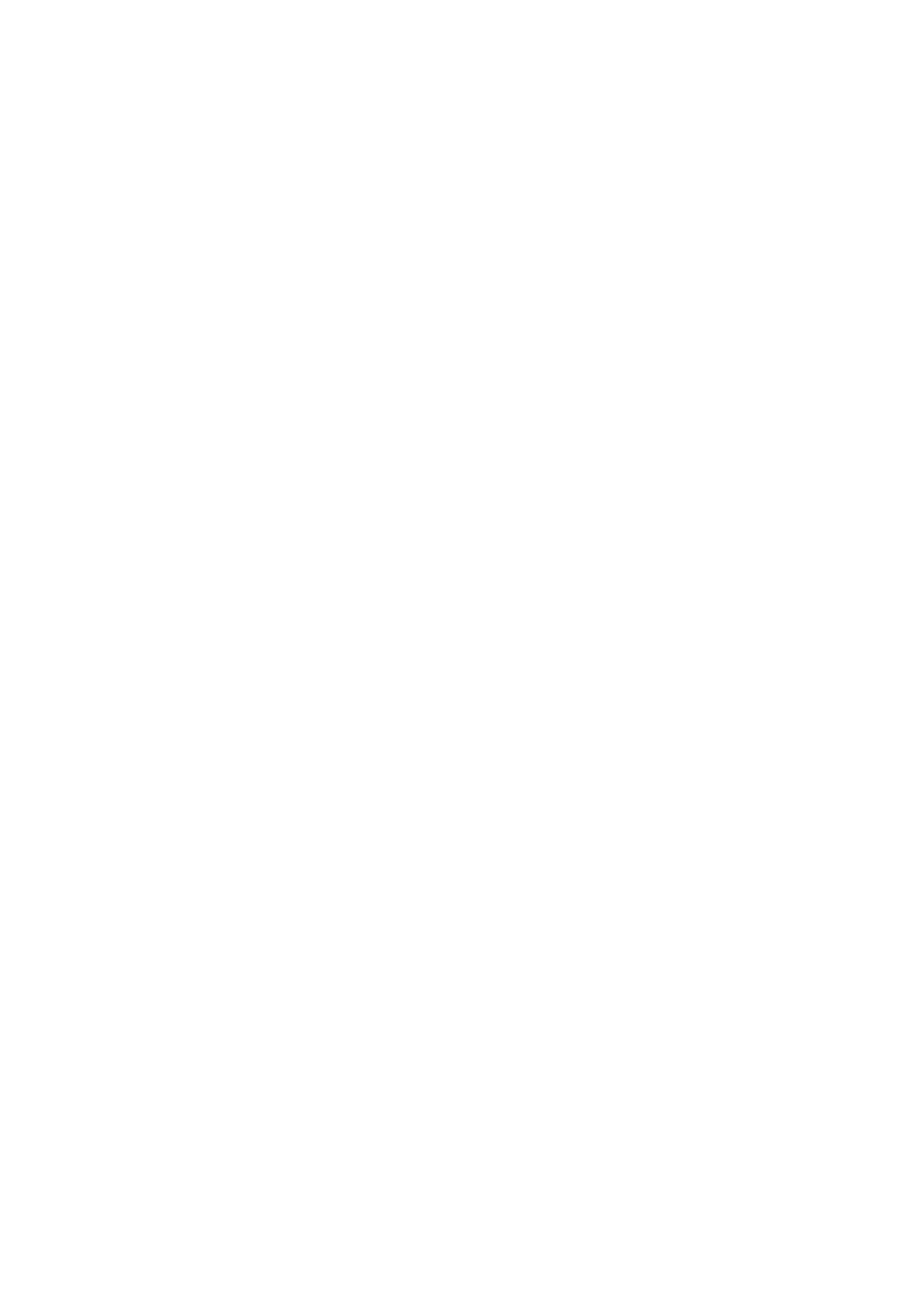### <span id="page-6-0"></span>Summary

For many years the Department for Work and Pensions (the Department) and its contractors have struggled to provide timely, high quality health and disability assessments to inform decisions about benefits or to help people on sick leave back to work. We are encouraged to see that the Department and its contractors have reduced backlogs and delays for claimants in receiving decisions, and are slowly improving the quality of assessments. However, contractors' performance still does not meet claimants', the Department's and taxpayers' expectations. There are particular concerns about the quality of assessments. As the Department increases the number of assessments to be completed by contractors it cannot afford to be complacent and must learn from past experience to ensure contractors are set challenging but realistic targets against which they are held to account. The Department also needs to develop a competitive market for health and disability assessments to ensure that there are sufficient credible bidders for contracts as they come up for renewal.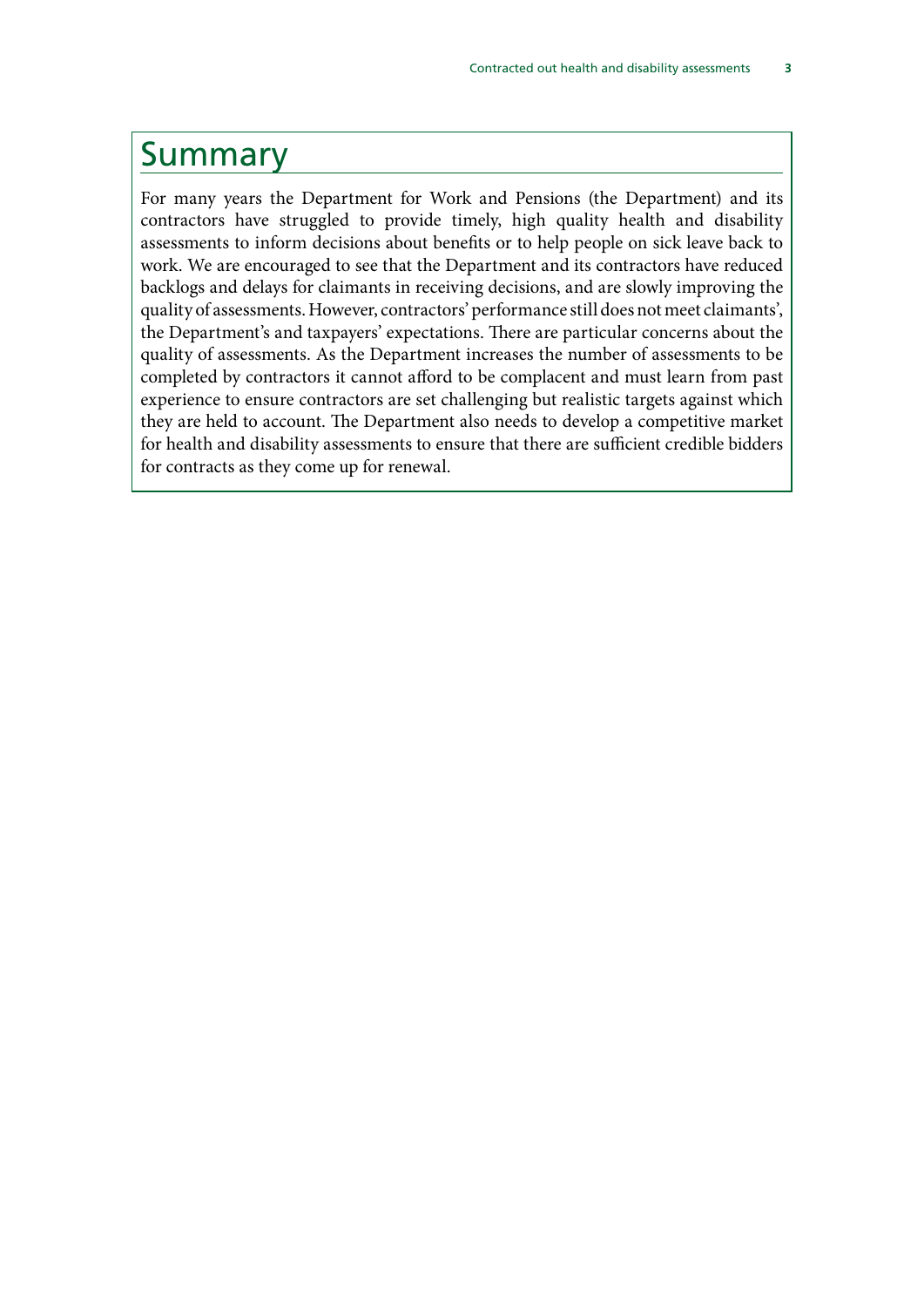## <span id="page-7-0"></span>Introduction

The Department has increasingly used third-party contractors to provide health and disability assessments. In 2005, the Department awarded a contract to Atos Healthcare (Atos) for Incapacity Benefit and, from 2008, Employment and Support Allowance (ESA) assessments. After Atos requested to exit the ESA contract early, the Centre for Health and Disability Assessments (CHDA) a wholly-owned subsidiary within MAXIMUS, took over ESA assessments from March 2015. In July 2012, the Department signed three concurrent regional contracts to provide Personal Independence Payment (PIP) assessments: two with Atos and one with Capita Business Services Limited (Capita). In July 2014, the Department signed a contract with Health Management Limited (HML), a wholly-owned subsidiary within MAXIMUS, to provide the Fit for Work service in England and Wales. The Department and its contractors have reduced the backlogs that existed. Outstanding PIP assessments fell from 242,000 in mid-2014 to 57,000 in August 2015, and outstanding ESA assessments from 724,000 in early 2014 to 410,000 in August 2015. Over the 3 years from April 2015 to March 2018 the Department expects to spend £1.6 billion on contracts for around 7 million health and disability assessments.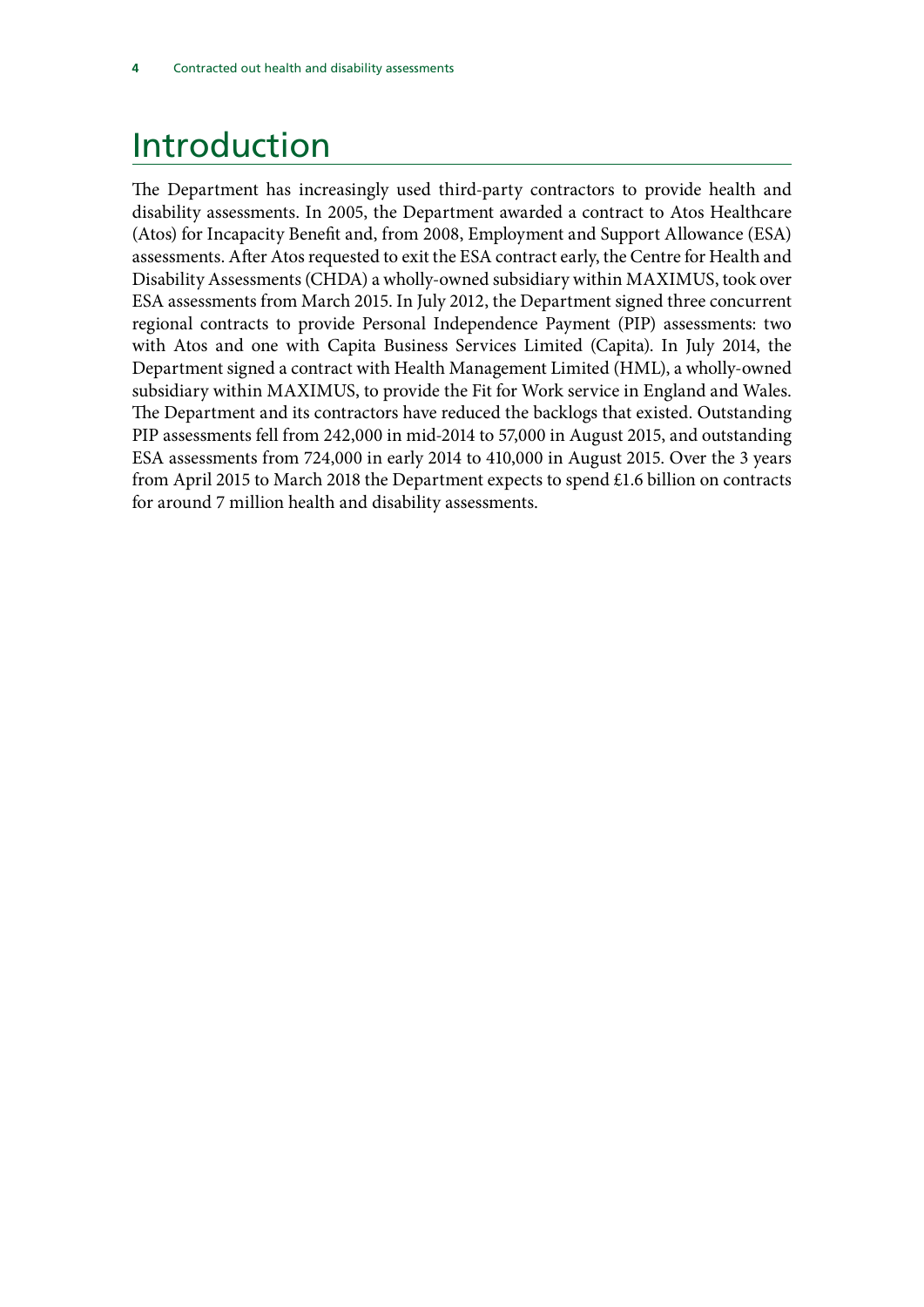### <span id="page-8-0"></span>Conclusions and recommendations

1. **There are unacceptable local and regional variations in the performance of the Department's contractors.** The overall number of outstanding health and disability assessments has fallen, but as the Department acknowledged, performance is not going well in every area. While it gathers regional information to help manage contracts, the Department does not publish information on local or regional performance, aside from how long it takes for contractors to return PIP assessments. Given this lack of transparency, claimants do not have a clear expectation of the service they can expect from the Department and its contractors. MIND, Citizens Advice and the Disability Benefits Consortium reported that delays and problems with the assessment process still create anxiety for claimants.

**Recommendation:** *By autumn 2016, the Department should publish quarterly national and regional data on contractor performance and average and maximum times to return both ESA and PIP assessments.*

2. **Claimants are still not receiving an acceptable level of service from contractors, with particular concerns for claimants with fluctuating and mental health conditions.** While the average time it takes PIP contractors to return assessments to the Department is now an acceptable four weeks, ESA assessments still take an average 23 weeks. MIND, Citizens Advice and the Disability Benefits Consortium considered that, despite claims being processed more quickly, the claimant experience is often poor. Citizens Advice noted that it had received some 30,000 inquiries about medical assessments in the last year and highlighted examples of unreasonable journey times—with individuals travelling up to 60 to 70 minutes and double-booking of appointments. These witnesses also outlined concerns with assessors' inconsistent use of further evidence, and incomplete understanding of particular conditions, such as fluctuating and mental health conditions. Contractors are not required to employ doctors to undertake health and disability assessments. Generally, they rely on a range of health practitioners, such as nurses and occupational therapists, to undertake this work. Only MAXIMUS, with 186 doctors within its workforce of 1,251, recruits doctors to conduct assessments.

**Recommendation:** *As the previous committee noted in 2014, the Department needs to ensure that it, and its contractors, make the process easier for claimants and ensure it has well-trained, knowledgeable assessors who are sensitive to the complex issues that claimants are dealing with, particularly those with mental health conditions. We expect significant progress to be made within 12 months, when the Department should update the Committee.*

3. **Too many assessments do not meet the standard required.** The Department and contractors acknowledge that past performance has been unacceptable and noted their commitment to improving the quality of assessments. A significant proportion of the assessment reports sampled by contractors (ranging from 7% to 20%) do not meet the contractual standard required. Despite this, the Department only returns less than 1% of all assessment reports to contractors because they cannot be used to make a decision. The Department told us that telephone calls between their staff and contractors resolve many problems with assessment reports, but the impact of this on the process and the cost to the Department of resolving these issues is not clear.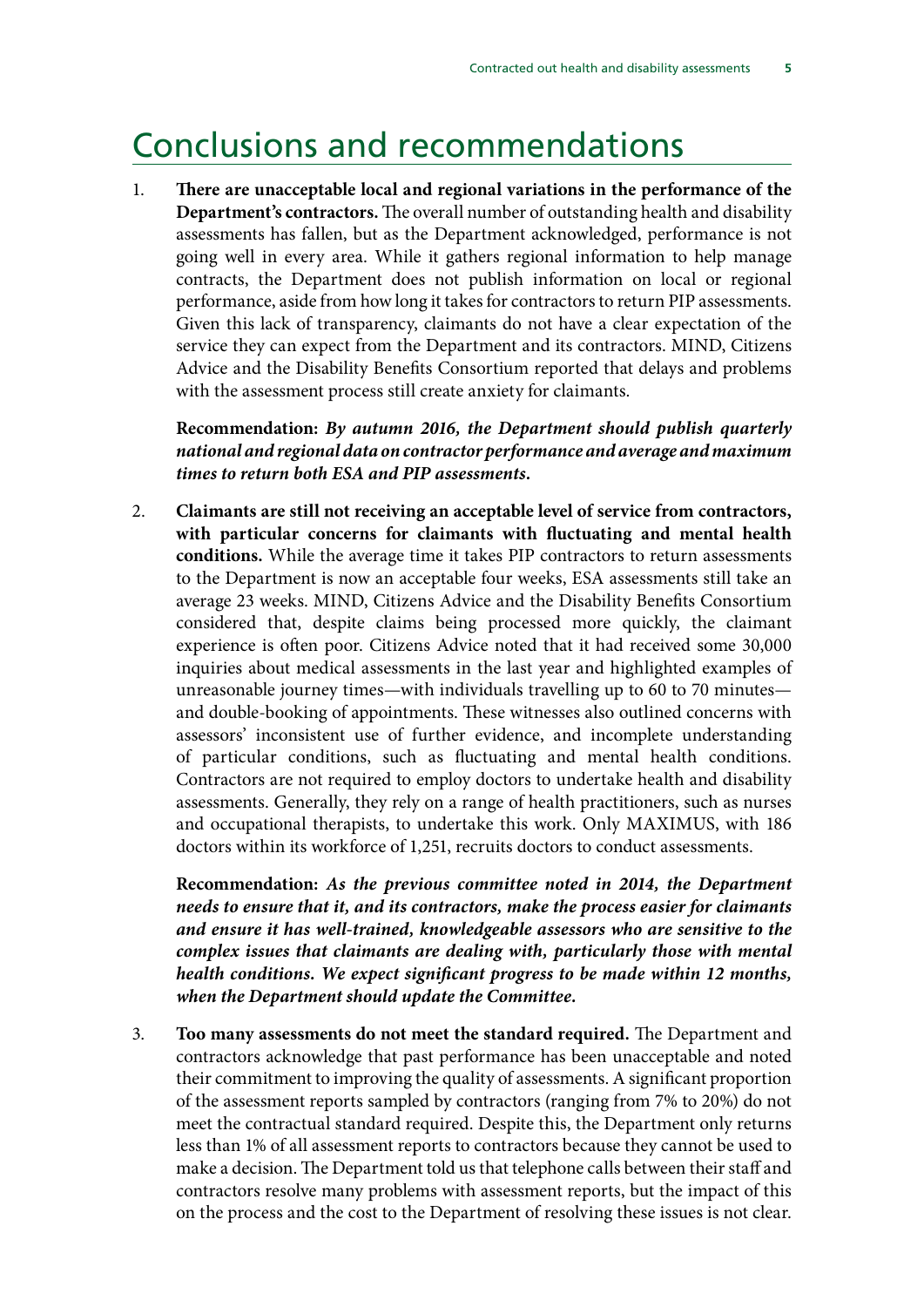The Disability Benefits Consortium considered that the speed of assessments, which has resulted in fewer examples of long delays, was being achieved at the expense of quality, exemplified by the fact that around 60% of appeal decisions are successful for both ESA and PIP.

**Recommendation:** *The Department and contractors need to develop a more complete and effective regime for monitoring and improving the quality of assessments. This includes ensuring contractors meet the required standards for reports.*

4. **The unit cost of assessments has increased, but there has been no noticeable benefit for claimants or taxpayers.** The Department expects to pay more to contractors as the volume of assessments increases—the cost of contracts is expected to more than double to £579 million in 2016–17. However, the cost per ESA assessment has also increased with a significant rise in cost per assessment from £115 to £190 under the recent contract. MAXIMUS told us it is difficult to compare its and Atos's ESA contracts and the Department has claimed it is now a very different service. However, contractors are still not meeting expected standards and the first group of witnesses told us that there had not been any noticeable improvements since the new contractor took over. It is not yet clear that paying more per assessment will help deliver the outcomes that have so far eluded the Department for both ESA and PIP.

**Recommendation:** *To demonstrate value for money from increasing costs, the Department must show that these costs lead directly to better performance and outcomes. The Department should update the Committee in 12 months' time on the actual costs incurred and service received.*

5. **The Department appears to have repeatedly misjudged what contractors can deliver and the uncertainties underlying what can be achieved.** In June 2014, the previous Committee recommended that the Department fully satisfy itself that assumptions made by third parties are correct and that it challenges inaccurate or exaggerated claims. Contractors told us that in signing contracts, they took responsibility for managing uncertainties and risks associated with delivering the process. However, Capita admitted that it had not got the PIP contract right and that critical assumptions had to be revisited. MAXIMUS confirmed that it would not meet the one million ESA assessment volume target in the first year of its contract. The Department and MAXIMUS indicated this was in part due to MAXIMUS assuming a lower training attrition rate during the early days of the contract. MAXIMUS regretted not pushing for greater flexibility over assumptions and the original PIP contracts did not allow for consideration of uncertain assumptions. We are concerned by the National Audit Office's finding that the Department could not show it had challenged assumptions about staff attrition rates during training despite holding evidence that assumptions were optimistic.

**Recommendation:** *The Department must challenge the underlying assumptions used in bids using the experience it has now acquired of the contracts in practice and set out consistent principles for identifying and handling the uncertainty of critical assumptions during procurement and the contract itself.*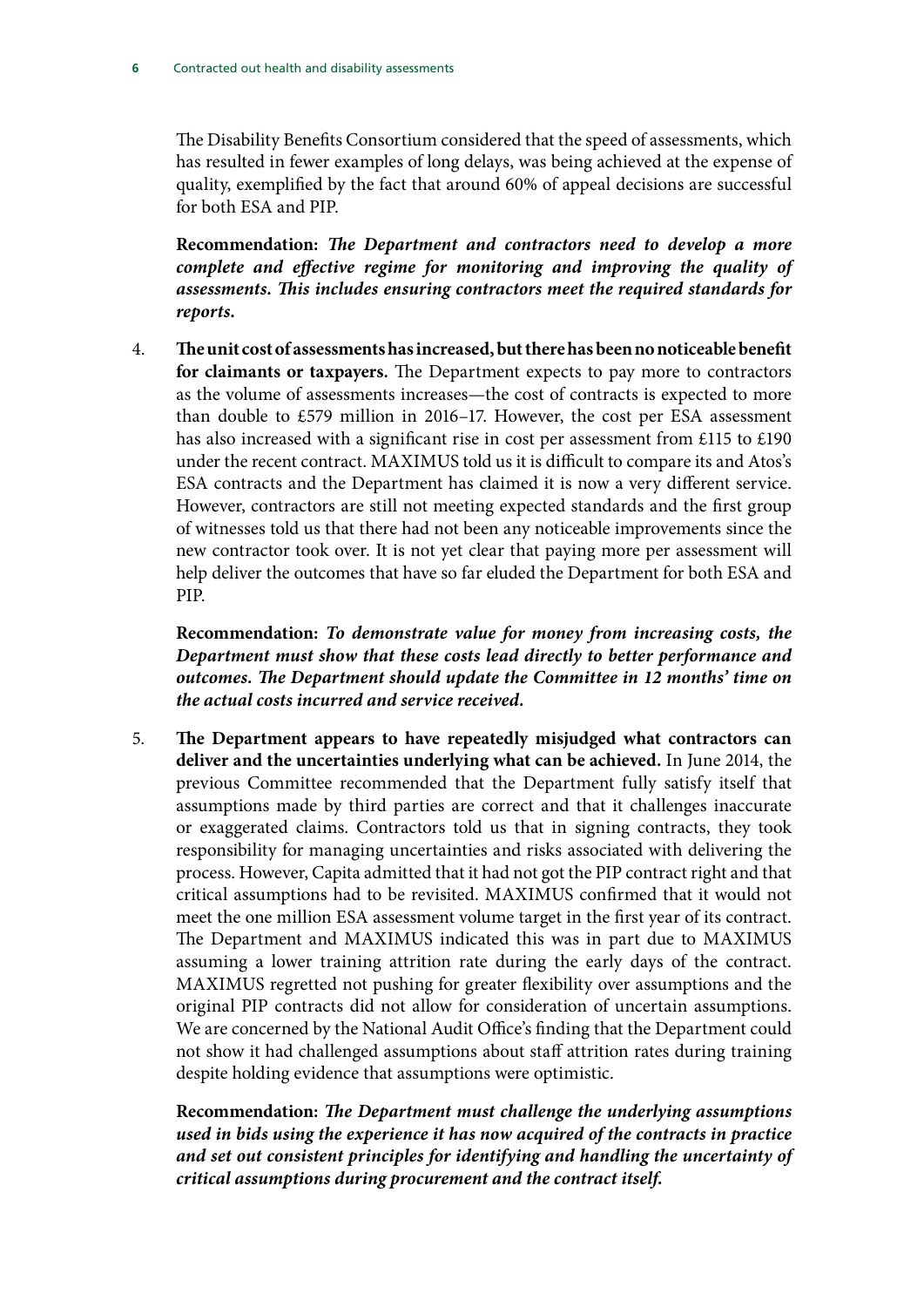6. **There is a real risk to value for money if there is not a competitive market for health and disability assessments.** The Department's approach to contracting for assessments has varied with both regional and national contracts and the use of different costing structures. But the operational uncertainties associated with the contracts, such as how many claims can be completed, and past experience may deter future bidders. Atos paid to exit the first ESA contract early. The current ESA contractor expects to make a loss on the contract in the first year and one experienced bidder withdrew from the recent procurement process for the ESA contract. Neither Atos nor Capita would comment on whether they would consider re-bidding for PIP contracts. The Department told us it felt positive about finding multiple bidders when it prepares to renew contracts in summer 2016.

**Recommendation:** *The Department should consider the merits of different commercial approaches, particularly those used in markets where competition has been limited, to ensure it is well-placed to deliver value for money if market interest falls.*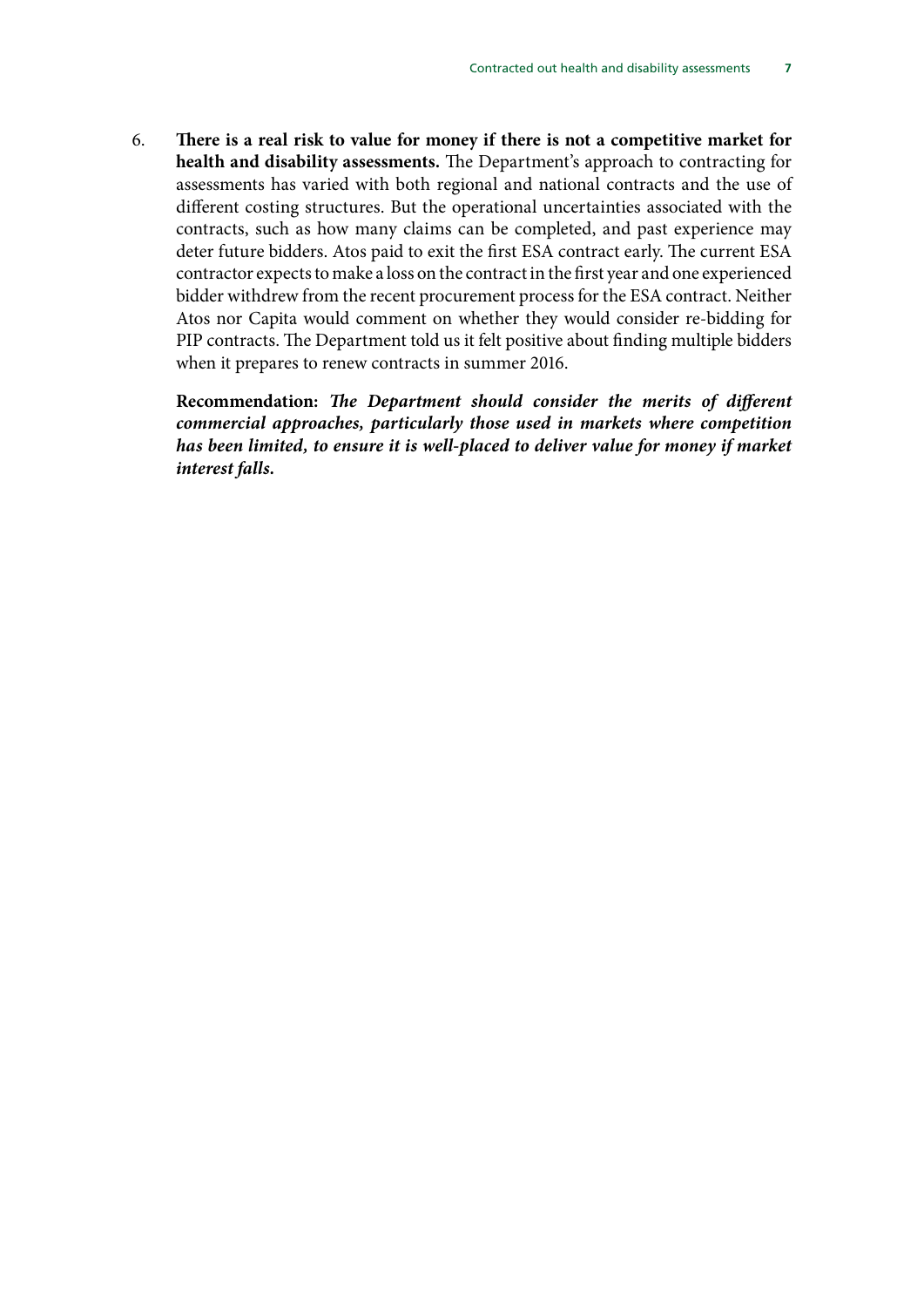# <span id="page-11-0"></span>**1** Performance for claimants

1. On the basis of a report by the Comptroller and Auditor General we took evidence from the Department for Work and Pensions (the Department) and contractors responsible for providing health and disability assessments on behalf of the Department—MAXIMUS, Atos Healthcare Limited (Atos) and Capita Business Services Limited (Capita).<sup>1</sup> We also took evidence from representatives of organisations supporting claimants—MIND, Citizens Advice and the Disability Benefits Consortium.

2. The Department uses health and disability assessments to inform its decisions about benefits, or to help people on sick leave back to work. This includes both Employment and Support Allowance (ESA) and Personal Independence Payment (PIP) which 700,000 and 526,000 people made a claim for respectively in 2014–15.<sup>2</sup>

3. The Department has increasingly used third-party contractors to provide health and disability assessments. In 2005, the Department awarded a contact to Atos Healthcare (Atos) for Incapacity Benefit and, from 2008, Employment and Support Allowance (ESA) assessments. After the early termination of Atos's contract in 2015, the Centre for Health and Disability Assessments (CHDA) a wholly-owned subsidiary within MAXIMUS, took over ESA assessments. In July 2012, the Department signed three concurrent regional contracts to provide Personal Independence Payment (PIP) assessments: two with Atos and one with Capita Business Services Limited (Capita). In July 2014, the Department signed a contract with Health Management Limited (HML), a wholly-owned subsidiary within MAXIMUS, to provide the Fit for Work service in England and Wales. All these contracts are at different stages. The National Audit Office reported that the recent transition between ESA contractors went smoothly.3 Over 3 years from April 2015 to March 2018 the Department expects to spend a total £1.6 billion on contracts for an estimated 7 million assessments.4

4. The previous Committee considered the Department's management of ESA and PIP contracts. In 2013, it recommended the Department improve contract management, set more challenging quality targets and better enforce service credits.<sup>5</sup> In 2014, it also recommended the Department challenges assumptions made by bidders and ensures it, and its contractors, provide an acceptable level of service to claimants whilst speeding up all stages of the process to tackle the backlog of cases.<sup>6</sup>

5. In 2014, the number of outstanding assessments increased for both ESA and PIP with claimants having to wait much longer than expected for an assessment.<sup>7</sup> The Department has since reduced the number of outstanding assessments. In August 2015, 57,000 PIP assessments were outstanding, having fallen from 242,000 in mid-2014. The number of

<sup>1</sup> C&AG's Report, *[DWP: Contracted-out health and disability assessments](https://www.nao.org.uk/wp-content/uploads/2016/01/Contracted-out-health-and-disability-assessments.pdf)*, Session 2015–16, HC 609, 8 January 2016

<sup>2</sup> [C&AG's Report, para 1](https://www.nao.org.uk/wp-content/uploads/2016/01/Contracted-out-health-and-disability-assessments.pdf)

<sup>3</sup> Q [25,](http://data.parliament.uk/writtenevidence/committeeevidence.svc/evidencedocument/public-accounts-committee/contracted-out-health-and-disability-assessments/oral/28373.html) [C&AG's Report, para 2.23](https://www.nao.org.uk/wp-content/uploads/2016/01/Contracted-out-health-and-disability-assessments.pdf)

<sup>4</sup> [C&AG's Report, para 1, 3](https://www.nao.org.uk/wp-content/uploads/2016/01/Contracted-out-health-and-disability-assessments.pdf)

<sup>5</sup> Committee of Public Accounts' Report, *[Department for Work and Pensions: Contract management of medical](http://www.publications.parliament.uk/pa/cm201213/cmselect/cmpubacc/744/744.pdf) services*[, Twenty-third Report of Session 2012–13, para 5, 7](http://www.publications.parliament.uk/pa/cm201213/cmselect/cmpubacc/744/744.pdf)

<sup>6</sup> Committee of Public Accounts' Report, *Personal Independence Payment*[, First Report of Session 2014–15, HC 280, 9](http://www.publications.parliament.uk/pa/cm201415/cmselect/cmpubacc/280/280.pdf) [June 2014, para 3, 5, 6](http://www.publications.parliament.uk/pa/cm201415/cmselect/cmpubacc/280/280.pdf)

<sup>7</sup> [C&AG's Report, para 1.8](https://www.nao.org.uk/wp-content/uploads/2016/01/Contracted-out-health-and-disability-assessments.pdf)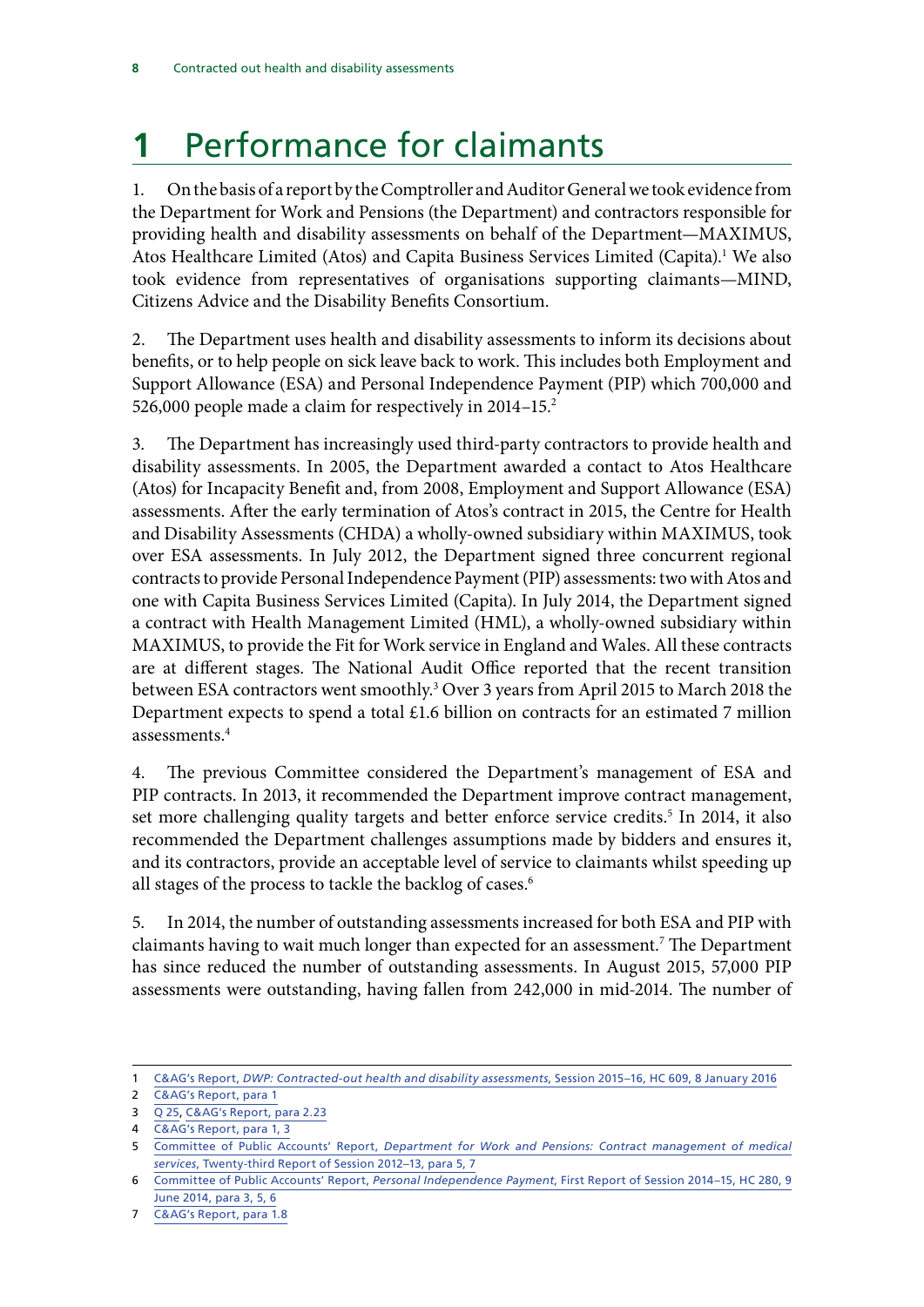outstanding ESA assessments fell from 724,000 in early 2014 to 410,000 in August 2015, of which 280,000 could be determined as a backlog.<sup>8</sup> MAXIMUS told us that subsequently it had reduced outstanding assessments further.<sup>9</sup>

6. The Department accepted that although the number of outstanding assessments was falling, performance was not consistent across the country and national data did not present the full picture. The Department told us that it collected information on what was happening locally, such as volumes of assessments completed, which it used to assess contractor performance.<sup>10</sup> As part of its quarterly statistical release, the Department publishes regional data on the time taken to complete PIP assessment reports. It does not publish data for other metrics or ESA assessments.<sup>11</sup>

7. The previous Committee recommended that contractors speed up the assessment process by minimising delays and travel times, making home visits when arranged, improving administrative processes and providing better information to claimants. Contractors were now completing assessment reports more quickly. In August 2015, PIP contractors took an average of 4 weeks to complete assessment reports, significantly better than the 29 weeks in mid-2014, and ESA assessment reports were taking 23 weeks compared to 29 weeks in September 2014.12 However Citizens Advice, Disability Benefits Consortium and MIND, and other written evidence we received referred to examples of claimants continuing to receive a poor level of service. These included: claimants faced with unreasonable journey times of up to 60 to 70 miles; appointments being overbooked; and 13 delays and problems with the process which created anxiety, stress and undue financial hardship for claimants.<sup>14</sup> Citizens Advice noted that it had received some 30,000 inquiries about medical assessments in the last year.15

8. The Citizens Advice, Disability Benefits Consortium and MIND expressed concern over how assessors requested and considered additional evidence as part of the assessment process and shared examples of assessors not appearing to have the knowledge or qualifications to assess certain conditions or communicate with certain individuals, particularly those with mental health or fluctuating conditions.<sup>16</sup> Contractors recruit and train Mental Health Function Champions who are registered mental or learning disability nurses with experience as assessors. They provide additional support to their colleagues when dealing with more complex cases.<sup>17</sup> Atos told us that it did not employ doctors to work on its PIP contract; it employed "nurses, nurse practitioners, occupational therapists and a range of health professionals, all of whom have a minimum of two years' qualification in their field." Similarly, Capita noted that it did not employ doctors to carry our PIP assessments and that 75% of its healthcare professionals were nurses. MAXIMUS told us that it did recruit doctors to conduct assessments and that it had 186 doctors within

13  $\overline{Qq}$  [1, 9](http://data.parliament.uk/writtenevidence/committeeevidence.svc/evidencedocument/public-accounts-committee/contracted-out-health-and-disability-assessments/oral/28373.html)

 $15$   $\overline{01}$ 

<sup>8</sup> Qq [64, 84, 90;](http://data.parliament.uk/writtenevidence/committeeevidence.svc/evidencedocument/public-accounts-committee/contracted-out-health-and-disability-assessments/oral/28373.html) [C&AG's Report, para 1.8, 1.12](https://www.nao.org.uk/wp-content/uploads/2016/01/Contracted-out-health-and-disability-assessments.pdf)

<sup>9</sup> Q [128,](http://data.parliament.uk/writtenevidence/committeeevidence.svc/evidencedocument/public-accounts-committee/contracted-out-health-and-disability-assessments/oral/28373.html)

<sup>10</sup> Qq [90, 94, 145](http://data.parliament.uk/writtenevidence/committeeevidence.svc/evidencedocument/public-accounts-committee/contracted-out-health-and-disability-assessments/oral/28373.html)

<sup>11</sup> Qq [146, 147, 151](http://data.parliament.uk/writtenevidence/committeeevidence.svc/evidencedocument/public-accounts-committee/contracted-out-health-and-disability-assessments/oral/28373.html)

<sup>12</sup> [C&AG's Report, para 1.12](https://www.nao.org.uk/wp-content/uploads/2016/01/Contracted-out-health-and-disability-assessments.pdf)

<sup>14</sup> Qq [9, 15;](http://data.parliament.uk/writtenevidence/committeeevidence.svc/evidencedocument/public-accounts-committee/contracted-out-health-and-disability-assessments/oral/28373.html) [Citizens Advice Epsom and Ewell \(HDA0010\) para 3.3, 4.1](http://data.parliament.uk/writtenevidence/committeeevidence.svc/evidencedocument/public-accounts-committee/contracted-out-health-and-disability-assessments/written/27599.pdf); [Citizens Advice Camden submission \(HDA0058\)](http://data.parliament.uk/writtenevidence/committeeevidence.svc/evidencedocument/public-accounts-committee/contracted-out-health-and-disability-assessments/written/28241.pdf) [para 4;](http://data.parliament.uk/writtenevidence/committeeevidence.svc/evidencedocument/public-accounts-committee/contracted-out-health-and-disability-assessments/written/28241.pdf) [Scope, submission to Work and Pensions Committee inquiry Benefit Delivery, \(BFD0172\) para 9, 24.](http://data.parliament.uk/writtenevidence/committeeevidence.svc/evidencedocument/work-and-pensions-committee/benefit-delivery/written/20877.pdf)

<sup>16</sup> Qq [1, 4, 24;](http://data.parliament.uk/writtenevidence/committeeevidence.svc/evidencedocument/public-accounts-committee/contracted-out-health-and-disability-assessments/oral/28373.html) [Citizens Advice Epsom and Ewell, para 3.4;](http://data.parliament.uk/writtenevidence/committeeevidence.svc/evidencedocument/public-accounts-committee/contracted-out-health-and-disability-assessments/written/27599.pdf) [Sense \(HDA0054\), para 2, 4, 5](http://data.parliament.uk/writtenevidence/committeeevidence.svc/evidencedocument/public-accounts-committee/contracted-out-health-and-disability-assessments/written/27761.pdf)[; National Deaf Children's](http://data.parliament.uk/writtenevidence/committeeevidence.svc/evidencedocument/public-accounts-committee/contracted-out-health-and-disability-assessments/written/27720.pdf) [Society \(HDA0028\), para 6, 7; Harriett Townsend \(HDA0050\), para 7, 33](http://data.parliament.uk/writtenevidence/committeeevidence.svc/evidencedocument/public-accounts-committee/contracted-out-health-and-disability-assessments/written/27720.pdf)

<sup>17</sup> Q [134, Q](http://data.parliament.uk/writtenevidence/committeeevidence.svc/evidencedocument/public-accounts-committee/contracted-out-health-and-disability-assessments/oral/28373.html) 141, Q 143, [Atos \(HDA0059\)](http://data.parliament.uk/writtenevidence/committeeevidence.svc/evidencedocument/public-accounts-committee/contracted-out-health-and-disability-assessments/written/28870.pdf)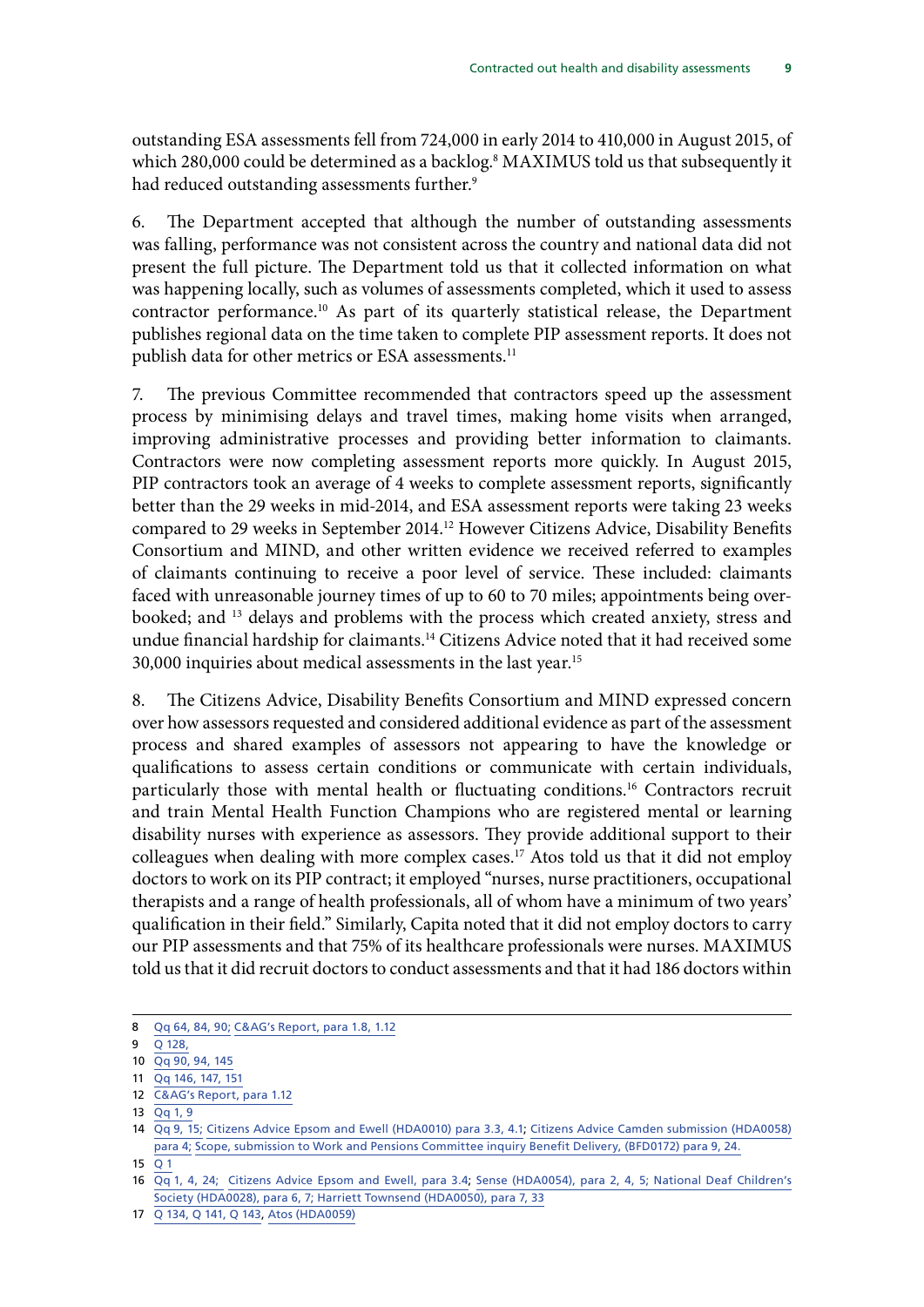its total workforce of 1,251. The Department noted that its doctors, who were the medical professionals in charge of the definitions used in assessments, did not consider that assessments had to be undertaken by doctors rather than other healthcare professionals.<sup>18</sup>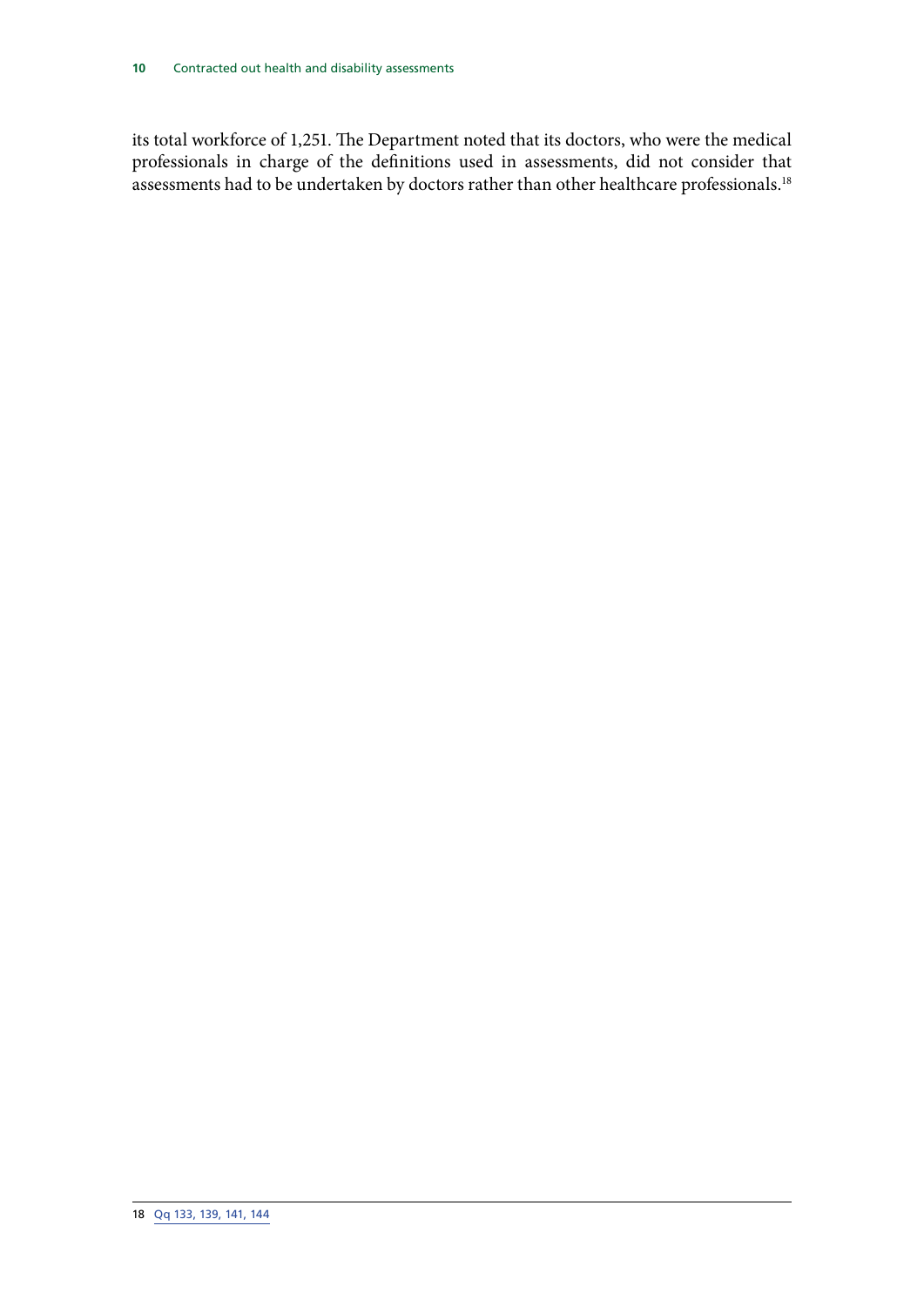## <span id="page-14-0"></span>**2** Approach to contracts

9. Prior to sending assessment reports to the Department for a decision, either the contractor or the Department assesses the quality of a sample of reports. Poorly written and presented assessment reports, alongside those unsupported by evidence will not meet quality standards. Quality remains poor with only 13% of targets for ESA and PIP assessment reports meeting the contractual quality standard between September 2014 and August 2015 with the proportion of assessment reports not meeting quality standards ranging from 7% to 20%.19 The Department told us mistakes mainly related to report decisions not corresponding to the evidence rather than spelling mistakes. The Department and contractors apologised for not meeting quality standards and told us that they were committed to improving quality and achieving targets. They told us performance had improved since the National Audit Office report.<sup>20</sup>

10. Alongside quality audits, the Department monitors the percentage of all assessment reports it returns to contractors as they cannot be used to make a decision. Contractors met this target in the 12 months to July 2015: only 0.06% of ESA assessment reports were returned and 0.19% of PIP reports.<sup>21</sup> The Department noted that most issues with assessment reports would be resolved over the phone, removing the need to return the reports to contractors. The Department does not monitor where it queries rather than returns reports and therefore does not penalise contractors in these cases. Neither does the Department monitor where claim decisions are overturned by HM Courts and Tribunals Service on appeal following concerns over assessment quality. The Disability Benefits Consortium considered that the speed of assessments was being achieved at the expense of quality.<sup>22</sup> Between July and September 2015, only 40% of 13,584 PIP decisions and 41% of 11,347 ESA decisions were upheld at appeal.<sup>23</sup>

11. The previous Committee recommended that the Department should adopt a more active and rigorous approach to contract management.<sup>24</sup> The Department told us that it has changed its approach to contract management, now working more closely with contractors, and has strengthened performance management.<sup>25</sup> It has invested heavily, increasing its team from 48 people in 2013 to 80 in 2015.<sup>26</sup>

12. The Department now also pays more to contractors for providing assessments–the cost of assessment contracts is expected to more than double from £275 million in 2014– 15 to £579 million in 2016–17 as, for example, the Department increases the number of assessments.27 The estimated cost per ESA assessment has also increased from £115 under the old contract with Atos to £190 with MAXIMUS.<sup>28</sup> MAXIMUS noted that it was difficult to compare the earlier and later ESA contracts, given their requirement to carry out more time-consuming face-to-face assessments, and the Department said it was

<sup>19</sup> [C&AG's Report, para 1.13](https://www.nao.org.uk/wp-content/uploads/2016/01/Contracted-out-health-and-disability-assessments.pdf)

<sup>20</sup> Qq [49, 57, 95, 98, 102, 103, 104, 107](http://data.parliament.uk/writtenevidence/committeeevidence.svc/evidencedocument/public-accounts-committee/contracted-out-health-and-disability-assessments/oral/28373.html)

<sup>21</sup> [C&AG's Report, para 1.14](https://www.nao.org.uk/wp-content/uploads/2016/01/Contracted-out-health-and-disability-assessments.pdf)

<sup>22</sup> Qq [1, 24, 109, 113](http://data.parliament.uk/writtenevidence/committeeevidence.svc/evidencedocument/public-accounts-committee/contracted-out-health-and-disability-assessments/oral/28373.html)

<sup>23</sup> Ministry of Justice, Official Statistics, *[Tribunals and gender recognition certificate statistics quarterly: July to](https://www.gov.uk/government/uploads/system/uploads/attachment_data/file/483761/tribunals-grc-bulletin-q2-2015.pdf) [September 2015](https://www.gov.uk/government/uploads/system/uploads/attachment_data/file/483761/tribunals-grc-bulletin-q2-2015.pdf)*

<sup>24</sup> [Committee of Public Accounts' Report, Department for Work and Pensions: Contract management of medical](http://www.publications.parliament.uk/pa/cm201213/cmselect/cmpubacc/744/744.pdf) [services, Twenty-third Report of Session 2012–13, para 5](http://www.publications.parliament.uk/pa/cm201213/cmselect/cmpubacc/744/744.pdf)

<sup>25</sup> Qq [94, 127;](http://data.parliament.uk/writtenevidence/committeeevidence.svc/evidencedocument/public-accounts-committee/contracted-out-health-and-disability-assessments/oral/28373.html) [C&AG's Report, para 13](https://www.nao.org.uk/wp-content/uploads/2016/01/Contracted-out-health-and-disability-assessments.pdf)

<sup>26</sup> [C&AG's Report, para 2.4, Figure 15](https://www.nao.org.uk/wp-content/uploads/2016/01/Contracted-out-health-and-disability-assessments.pdf)

<sup>27</sup> [C&AG's Report, para 1.6](https://www.nao.org.uk/wp-content/uploads/2016/01/Contracted-out-health-and-disability-assessments.pdf)

<sup>28</sup> [C&AG's Report, para 1.15, 1.16](https://www.nao.org.uk/wp-content/uploads/2016/01/Contracted-out-health-and-disability-assessments.pdf)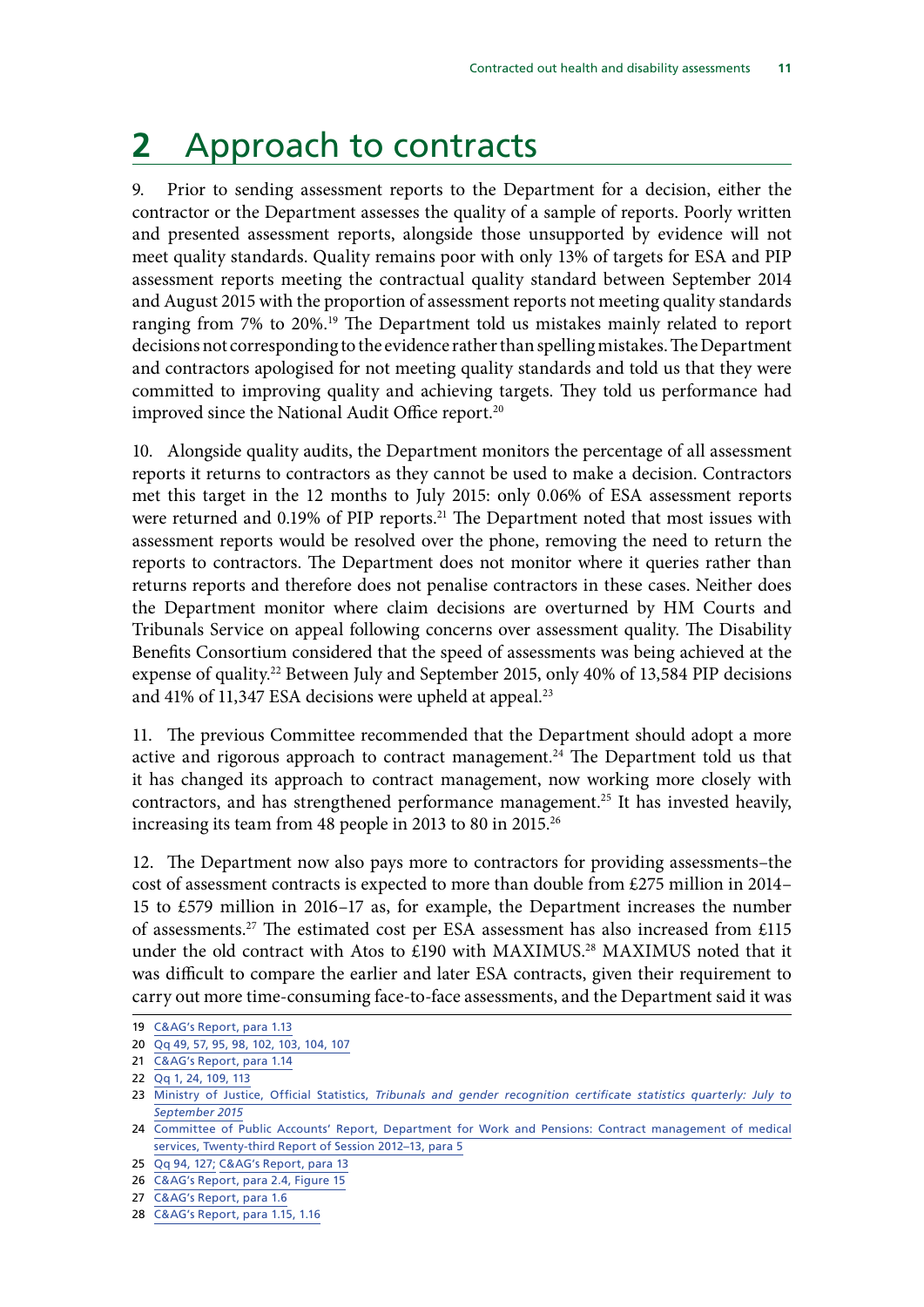buying a different service.<sup>29</sup> MAXIMUS has struggled to meet contractual performance expectations, in particular quality and assessment volume targets.<sup>30</sup> It told us it would not meet the volume target in the first year of the contract (2015–16), but committed to doing so in the second.<sup>31</sup> The Disability Benefits Consortium, supported by written submissions, told us it has not yet seen service improvements since MAXIMUS took over.<sup>32</sup> MAXIMUS maintained that over time value for money on an assessment basis would increase.<sup>33</sup>

13. Through its contracts, the Department passed to contractors many of the risks associated with the operational process. This included recruiting assessors and estimating how long assessments take, which were uncertain assumptions at the time of the contract.<sup>34</sup> Atos, Capita and MAXIMUS told us that assumptions-based contracts such as these were risky, particularly as PIP was a new benefit and ESA an ambitious programme.<sup>35</sup> In its latest ESA contract, the Department shared the risk of cost variations with MAXIMUS. It took more of the uncertainty in the riskier first year, splitting additional costs and savings 80:20, then 50:50 in subsequent years.<sup>36</sup> Atos, Capita and MAXIMUS acknowledged that by signing contracts, they agreed to provide the assessments.

14. Assumptions made by the Department and contractors have not always been welljudged. Capita told us that it did not get the costing for the PIP contract right. Since then, it had reworked its assumptions to reflect better the time required to conduct assessments. In the original contract, there was no scope for allowable assumptions (where both parties acknowledge that estimates are uncertain and may change). Atos told us some key assumptions were found not to be sustainable, but past experience conducting ESA assessments helped it understand the tolerance it needed around expected assumptions<sup>37</sup>

15. MAXIMUS confirmed it would not meet its target for completing 911,000 ESA assessments in 2015–16, the first year of the contract, but expected to meet its volume target in year two. Both MAXIMUS and the Department explained that it had taken much longer than expected to increase the number of assessors. MAXIMUS accepted it had signed an assumptions-based contract, although in hindsight wished it had negotiated an allowable assumption to cover the retention rate of new healthcare professionals.<sup>38</sup>

16. The previous committee recommended that the Department challenge claims made by contractors in their bids.<sup>39</sup> However, the National Audit Office found that the Department allowed bidders to make assumptions it knew were difficult to achieve.<sup>40</sup> We questioned the Department on whether it had adequately challenged bidders, particularly in terms of staff retention rate during their training period.<sup>41</sup> Maximus noted that it had

<sup>29</sup> Q [47](http://data.parliament.uk/writtenevidence/committeeevidence.svc/evidencedocument/public-accounts-committee/contracted-out-health-and-disability-assessments/oral/28373.html); [C&AGs Report, para 1.17](https://www.nao.org.uk/wp-content/uploads/2016/01/Contracted-out-health-and-disability-assessments.pdf)

<sup>30</sup> [C&AG's Report, para 1.13](https://www.nao.org.uk/wp-content/uploads/2016/01/Contracted-out-health-and-disability-assessments.pdf)

<sup>31</sup> Qq [57, 67](http://data.parliament.uk/writtenevidence/committeeevidence.svc/evidencedocument/public-accounts-committee/contracted-out-health-and-disability-assessments/oral/28373.html)

<sup>32</sup> Q [15](http://data.parliament.uk/writtenevidence/committeeevidence.svc/evidencedocument/public-accounts-committee/contracted-out-health-and-disability-assessments/oral/28373.html); [Citizens Advice Camden \(HDA0058\) para 3](http://data.parliament.uk/writtenevidence/committeeevidence.svc/evidencedocument/public-accounts-committee/contracted-out-health-and-disability-assessments/written/28241.pdf)

<sup>33</sup> Q [47](http://data.parliament.uk/writtenevidence/committeeevidence.svc/evidencedocument/public-accounts-committee/contracted-out-health-and-disability-assessments/oral/28373.html)

<sup>34</sup> Qq [42, 47, 62](http://data.parliament.uk/writtenevidence/committeeevidence.svc/evidencedocument/public-accounts-committee/contracted-out-health-and-disability-assessments/oral/28373.html); [C&AG's Report, para 2.28, figure 12](https://www.nao.org.uk/wp-content/uploads/2016/01/Contracted-out-health-and-disability-assessments.pdf)

<sup>35</sup> Qq [58, 59, 60, 62](http://data.parliament.uk/writtenevidence/committeeevidence.svc/evidencedocument/public-accounts-committee/contracted-out-health-and-disability-assessments/oral/28373.html)

<sup>36</sup> Qq [52, 53, 54](http://data.parliament.uk/writtenevidence/committeeevidence.svc/evidencedocument/public-accounts-committee/contracted-out-health-and-disability-assessments/oral/28373.html)

<sup>37</sup> Qq [43, 44, 61–63](http://data.parliament.uk/writtenevidence/committeeevidence.svc/evidencedocument/public-accounts-committee/contracted-out-health-and-disability-assessments/oral/28373.html)

<sup>38</sup> Qq [47, 58, 59, 67, 73](http://data.parliament.uk/writtenevidence/committeeevidence.svc/evidencedocument/public-accounts-committee/contracted-out-health-and-disability-assessments/oral/28373.html)

<sup>39</sup> Committee of Public Accounts' Report, *[Personal Independence Payment, First Report of Session 2014–15](http://www.publications.parliament.uk/pa/cm201415/cmselect/cmpubacc/280/280.pdf)*, HC 280, 9 [June 2014, para 6](http://www.publications.parliament.uk/pa/cm201415/cmselect/cmpubacc/280/280.pdf)

<sup>40</sup> [C&AGs Report, para 14](https://www.nao.org.uk/wp-content/uploads/2016/01/Contracted-out-health-and-disability-assessments.pdf)

<sup>41</sup> Qq [73, 35, 36,](http://data.parliament.uk/writtenevidence/committeeevidence.svc/evidencedocument/public-accounts-committee/contracted-out-health-and-disability-assessments/oral/28373.html)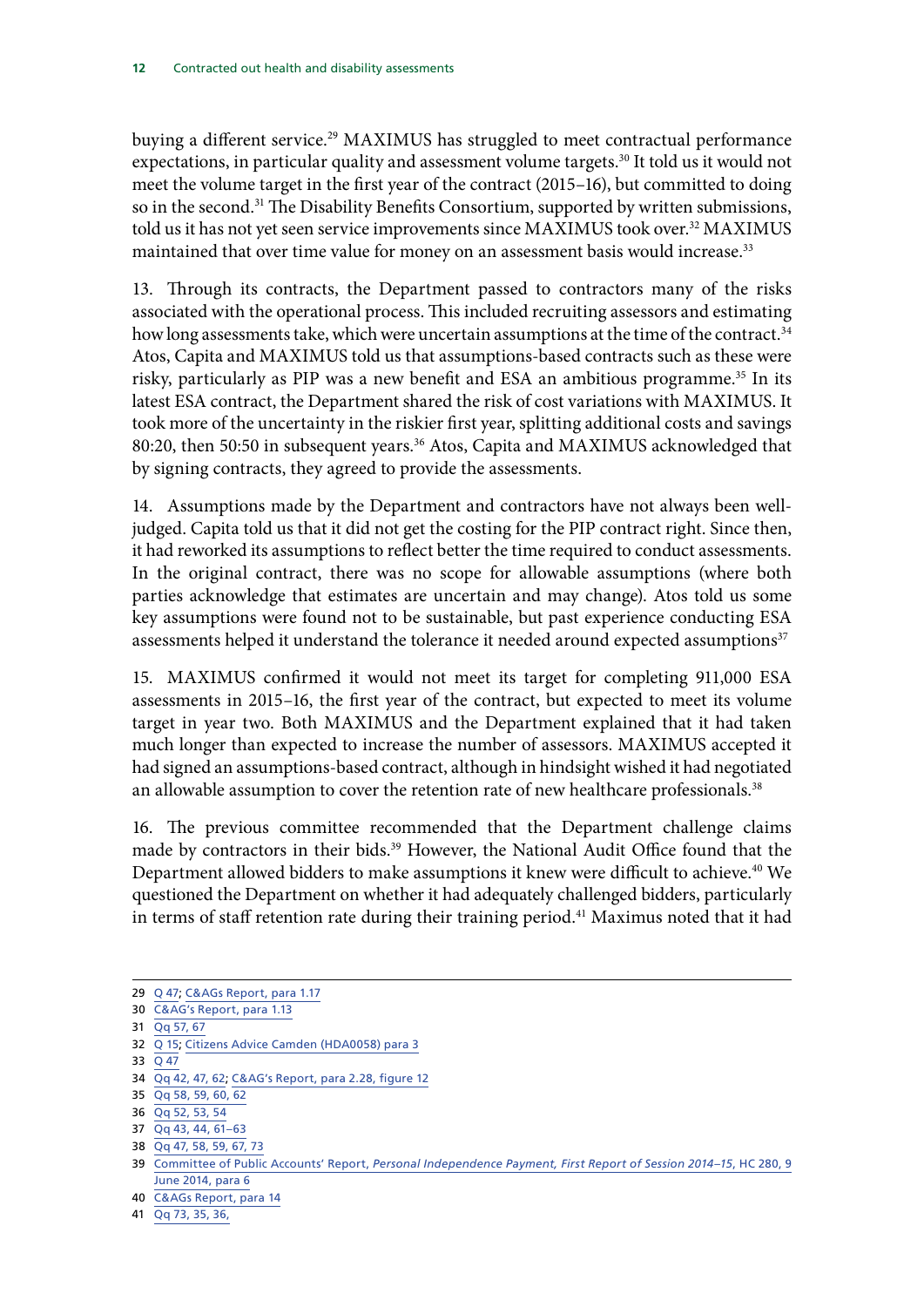put in place measures to improve retention and that it was now achieving retention rates of around 80% over the first 90 days compared to around 50% at the start of the contract. These are both well below MAXIMUS' initial 95% assumption.<sup>42</sup>

17. The previous committee concluded that the Department needed to develop a competitive market to ensure it achieves value for money across contracted-out health and disability assessments.<sup>43</sup> All the current contractors highlighted the riskiness of contracts in this area, given the Department's ambitions and the uncertainties associated with new benefits.<sup>44</sup> Uncertainties could include how long assessments take to complete, the proportion of staff that complete training and how many claims are made.<sup>45</sup>

18. In early 2015 Atos paid to exit its ESA contract, just a few months before the contract ended. Atos told us the contract was not working for claimants, the Department or itself.<sup>46</sup> The current contractor, MAXIMUS, does not expect to make a profit during its first year and in November 2015 announced a lower than expected earnings outlook.<sup>47</sup> During the ESA procurement process, one experienced contractor withdrew, leaving just two bidders.<sup>48</sup> We challenged the Department on the adequacy of interest and it claimed that two bidders represented healthy competition and resulted in a good price.<sup>49</sup>

19. From summer 2016, the Department needs to start thinking about how it will procure ESA and PIP assessments once the current contracts expire.<sup>50</sup> Over recent years, its approach has varied with both regional and national contracts and different contract structures.<sup>51</sup> We asked contractors about the future but neither Atos nor Capita would comment on whether they wanted to continue to be involved. The Department told us it felt positive about finding multiple bidders when it prepares to renew contracts.<sup>52</sup>

- 47 Qq [171, 127](http://data.parliament.uk/writtenevidence/committeeevidence.svc/evidencedocument/public-accounts-committee/contracted-out-health-and-disability-assessments/oral/28373.html)[; C&AG's Report, para 2.39,](https://www.nao.org.uk/wp-content/uploads/2016/01/Contracted-out-health-and-disability-assessments.pdf)
- 48 [C&AG's Report, para 2.32](https://www.nao.org.uk/wp-content/uploads/2016/01/Contracted-out-health-and-disability-assessments.pdf)
- $49 \overline{0}69$  $49 \overline{0}69$
- 50 [C&AG's Report, para 2.42](https://www.nao.org.uk/wp-content/uploads/2016/01/Contracted-out-health-and-disability-assessments.pdf)
- 51 [C&AG's Report, paras 2.28, 2.38](https://www.nao.org.uk/wp-content/uploads/2016/01/Contracted-out-health-and-disability-assessments.pdf)
- 52 Qq [84, 88](http://data.parliament.uk/writtenevidence/committeeevidence.svc/evidencedocument/public-accounts-committee/contracted-out-health-and-disability-assessments/oral/28373.html)

<sup>42</sup> Q [76;](http://data.parliament.uk/writtenevidence/committeeevidence.svc/evidencedocument/public-accounts-committee/contracted-out-health-and-disability-assessments/oral/28373.html) [C&AG's Report 2.32](https://www.nao.org.uk/wp-content/uploads/2016/01/Contracted-out-health-and-disability-assessments.pdf)

<sup>43</sup> [Committee of Public Accounts' Report, Department for Work and Pensions: Contract management of medical](http://www.publications.parliament.uk/pa/cm201213/cmselect/cmpubacc/744/744.pdf) [services, Twenty-third Report of Session 2012–13, para 4](http://www.publications.parliament.uk/pa/cm201213/cmselect/cmpubacc/744/744.pdf)

<sup>44</sup> [Qq](http://data.parliament.uk/writtenevidence/committeeevidence.svc/evidencedocument/public-accounts-committee/contracted-out-health-and-disability-assessments/oral/28373.html) 59,

<sup>45</sup> [C&AG's Report, Figure 23](https://www.nao.org.uk/wp-content/uploads/2016/01/Contracted-out-health-and-disability-assessments.pdf)

<sup>46</sup> Qq [25, 26, 48](http://data.parliament.uk/writtenevidence/committeeevidence.svc/evidencedocument/public-accounts-committee/contracted-out-health-and-disability-assessments/oral/28373.html)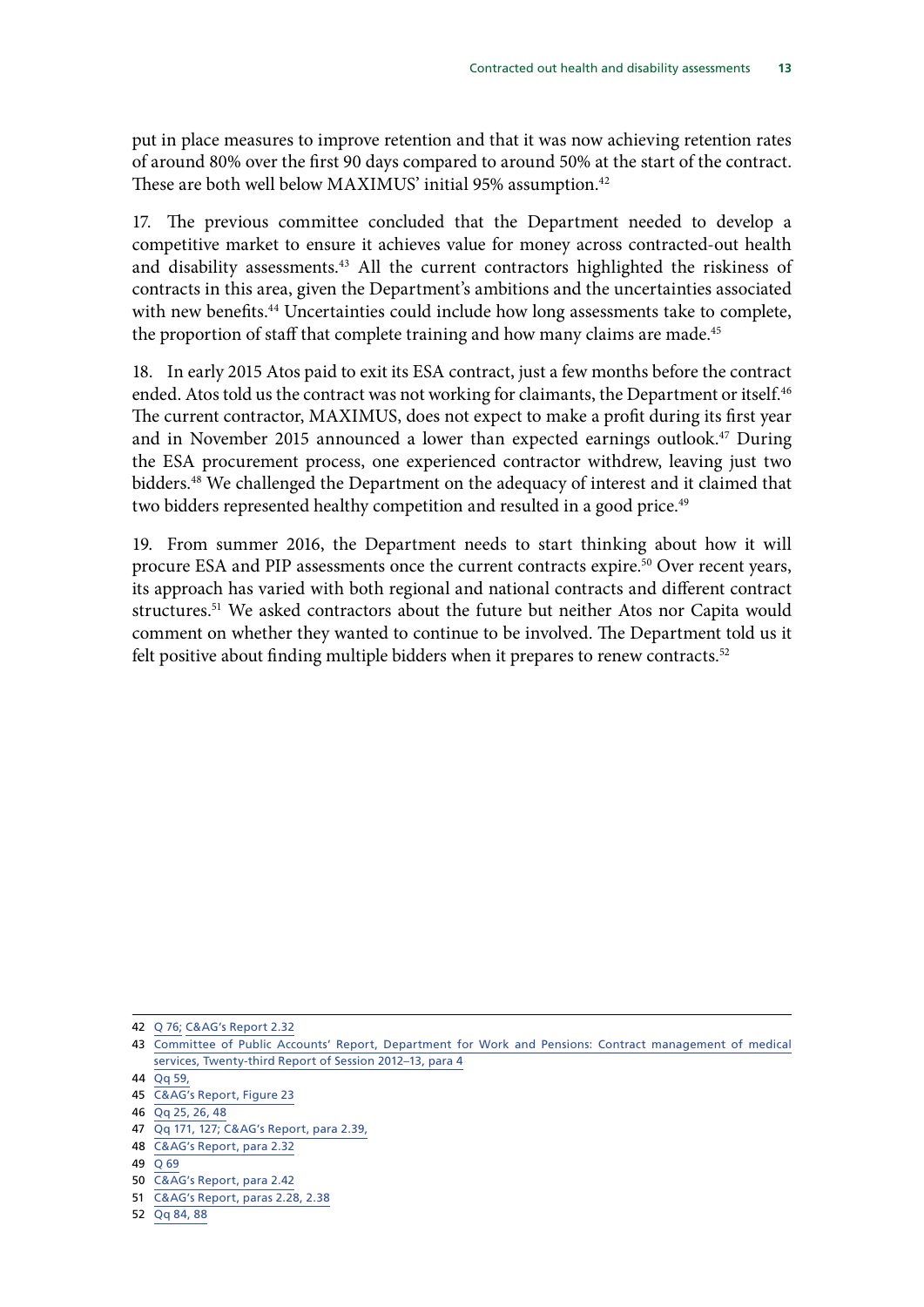## <span id="page-17-0"></span>Formal Minutes

### **Thursday 17 March 2016**

Members present:

Meg Hillier, in the Chair

| Deidre Brock   | Nigel Mills      |
|----------------|------------------|
| Chris Evans    | David Mowat      |
| Caroline Flint | Stephen Phillips |
| Kevin Foster   | Karin Smyth      |

Draft Report (*Contracted out health and disability assessments*), proposed by the Chair, brought up and read.

*Ordered*, That the draft Report be read a second time, paragraph by paragraph.

Paragraphs 1 to 19 read and agreed to.

Introduction agreed to.

Conclusions and recommendations agreed to.

Summary agreed to.

*Resolved*, That the Report be the Thirty-third Report of the Committee to the House.

*Ordered*, That the Chair make the Report to the House.

*Ordered*, That embargoed copies of the Report be made available, in accordance with the provisions of Standing Order No. 134.

[Adjourned till Monday 21 March 2016 at 3.30pm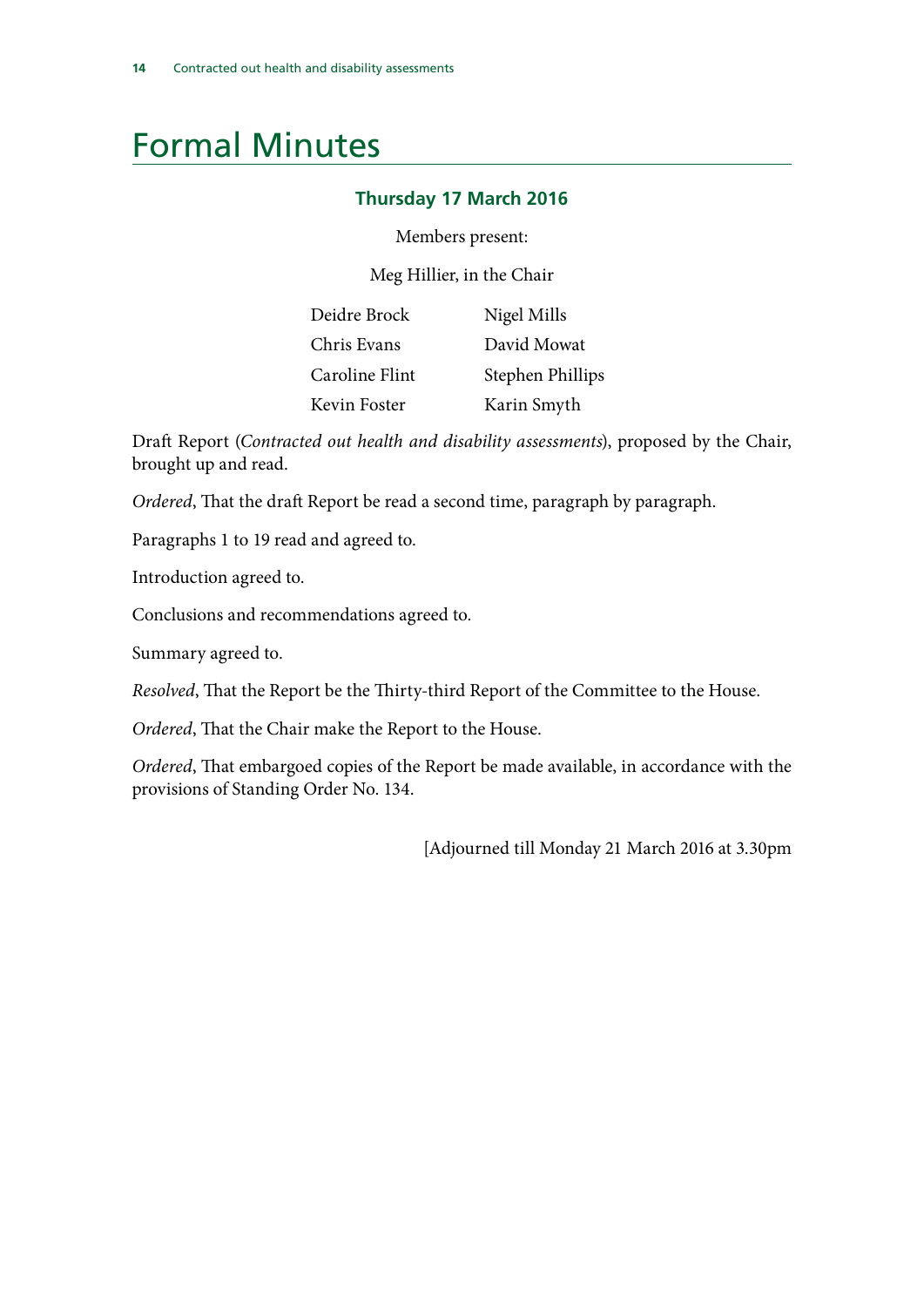### <span id="page-18-0"></span>**Witnesses**

The following witnesses gave evidence. Transcripts can be viewed on the [inquiry publications page](http://www.parliament.uk/business/committees/committees-a-z/commons-select/public-accounts-committee/inquiries/parliament-2015/contracted-out-health-disability-assessments-15-16/) of the Committee's website.

### **Wednesday 3 February 2016** *Question number*

**Tom Pollard**, Policy and Campaigns Manager, MIND, **Rachael Badger**, Head of Policy for Families, Welfare and Work, Citizens Advice, and **Phil Reynolds**, Co-Chair, Disability Benefits Consortium [Q1–24](http://data.parliament.uk/writtenevidence/committeeevidence.svc/evidencedocument/public-accounts-committee/contracted-out-health-and-disability-assessments/oral/28373.html)

**Robert Devereux**, Permanent Secretary, **Nicole Kett**, Director for Health Services, Department for Work and Pensions, **David Haley**, Client Executive, Personal Independence Payment, Atos, **Chris Stroud**, Divisional Managing Director, Capita, and **Leslie Wolfe**, General Manager, MAXIMUS UK [Q25–176](http://data.parliament.uk/writtenevidence/committeeevidence.svc/evidencedocument/public-accounts-committee/contracted-out-health-and-disability-assessments/oral/28373.html)

### Published written evidence

The following written evidence was received and can be viewed on the [inquiry publications page](http://www.parliament.uk/business/committees/committees-a-z/commons-select/public-accounts-committee/inquiries/parliament-2015/contracted-out-health-disability-assessments-15-16/) of the Committee's website.

HDA numbers are generated by the evidence processing system and so may not be complete.

- 1 Advice Nottingham ([HDA0007\)](http://data.parliament.uk/WrittenEvidence/CommitteeEvidence.svc/EvidenceDocument/Public%20Accounts/Contracted%20out%20health%20and%20disability%20assessments/written/27548.html)
- 2 Atos [\(HDA0059](http://data.parliament.uk/writtenevidence/committeeevidence.svc/evidencedocument/public-accounts-committee/contracted-out-health-and-disability-assessments/written/28870.html))
- 3 Citizens Advice Camden [\(HDA0058](http://data.parliament.uk/WrittenEvidence/CommitteeEvidence.svc/EvidenceDocument/Public%20Accounts/Contracted%20out%20health%20and%20disability%20assessments/written/28241.html))
- 4 Greenwich Mind ([HDA0018](http://data.parliament.uk/WrittenEvidence/CommitteeEvidence.svc/EvidenceDocument/Public%20Accounts/Contracted%20out%20health%20and%20disability%20assessments/written/27681.html))
- 5 Hertfordshire County Council Money Advice Unit ([HDA0057](http://data.parliament.uk/WrittenEvidence/CommitteeEvidence.svc/EvidenceDocument/Public%20Accounts/Contracted%20out%20health%20and%20disability%20assessments/written/28240.html))
- 6 Miss Christina Brown [\(HDA0010\)](http://data.parliament.uk/WrittenEvidence/CommitteeEvidence.svc/EvidenceDocument/Public%20Accounts/Contracted%20out%20health%20and%20disability%20assessments/written/27599.html)
- 7 Mrs Harriet Townsend ([HDA0050](http://data.parliament.uk/WrittenEvidence/CommitteeEvidence.svc/EvidenceDocument/Public%20Accounts/Contracted%20out%20health%20and%20disability%20assessments/written/27755.html))
- 8 Sense ([HDA0054](http://data.parliament.uk/WrittenEvidence/CommitteeEvidence.svc/EvidenceDocument/Public%20Accounts/Contracted%20out%20health%20and%20disability%20assessments/written/27761.html))
- 9 The National Deaf Children's Society ([HDA0028](http://data.parliament.uk/WrittenEvidence/CommitteeEvidence.svc/EvidenceDocument/Public%20Accounts/Contracted%20out%20health%20and%20disability%20assessments/written/27720.html))
- 10 West Norfolk Disability information Service (WNDiS) [\(HDA0012](http://data.parliament.uk/WrittenEvidence/CommitteeEvidence.svc/EvidenceDocument/Public%20Accounts/Contracted%20out%20health%20and%20disability%20assessments/written/27649.html))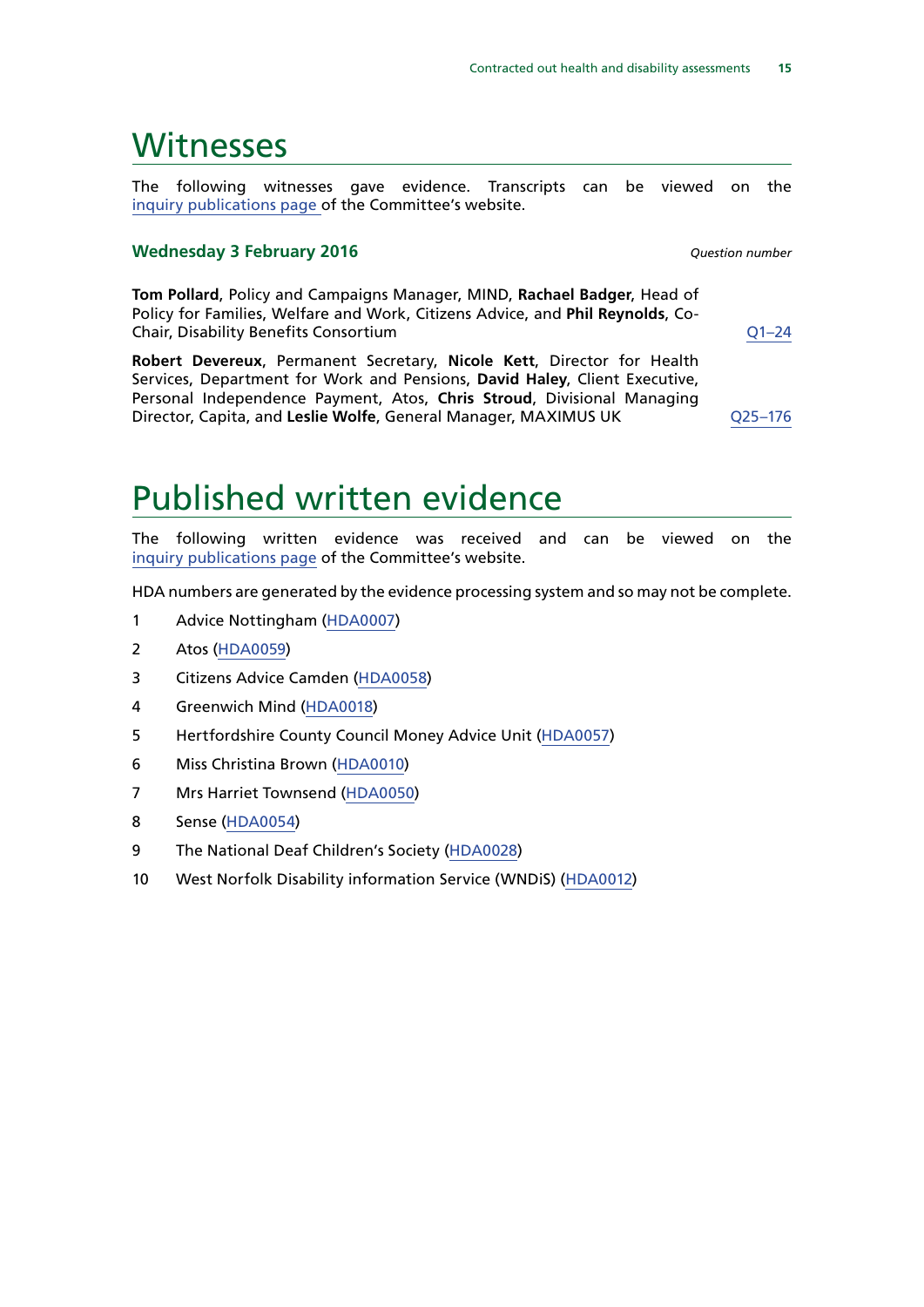## <span id="page-19-0"></span>List of Reports from the Committee during the current Parliament

All publications from the Committee are available on the [publications page](http://www.parliament.uk/business/committees/committees-a-z/commons-select/public-accounts-committee/publications/) of the Committee's website.

The reference number of the Government's response to each Report is printed in brackets after the HC printing number.

### **Session 2015–16**

| <b>First Report</b>      | Financial sustainability of police forces in England<br>and Wales                         | <b>HC 288</b><br>(Cm 9170) |
|--------------------------|-------------------------------------------------------------------------------------------|----------------------------|
| <b>Second Report</b>     | Disposal of public land for new homes                                                     | <b>HC 289</b><br>(Cm 9170) |
| <b>Third Report</b>      | Funding for disadvantaged pupils                                                          | <b>HC 327</b><br>(Cm 9170) |
| Fourth Report            | <b>Fraud and Error Stocktake</b>                                                          | <b>HC 394</b><br>(Cm 9190) |
| <b>Fifth Report</b>      | Care leavers' transition to adulthood                                                     | <b>HC 411</b><br>(Cm 9190) |
| Sixth Report             | HM Revenue & Customs performance 2014-15                                                  | <b>HC 393</b><br>(Cm 9190) |
| Seventh Report           | Devolving responsibilities to cities in England:<br>Wave 1 City Deals                     | <b>HC 395</b><br>(Cm 9190) |
| Eighth Report            | The Government's funding of Kids Company                                                  | <b>HC 504</b><br>(Cm 9190) |
| Ninth Report             | Rail's:<br><b>Network</b><br>2014-2019<br>investment<br>programme                         | <b>HC 473</b><br>(Cm 9220) |
| <b>Tenth Report</b>      | first-phase<br>reforms<br>local<br>Care<br>Act<br>and<br>government new burdens           | <b>HC 412</b><br>(Cm 9220) |
| <b>Eleventh Report</b>   | Strategic financial management of the Ministry<br>of Defence and Military flying training | <b>HC 391</b><br>(Cm 9220) |
| <b>Twelfth Report</b>    | <b>Care Quality Commission</b>                                                            | <b>HC 501</b><br>(Cm 9220) |
| <b>Thirteenth Report</b> | Overseeing financial sustainability in the further<br>education sector                    | <b>HC 414</b><br>(Cm 9220) |
| Fourteenth Report        | <b>General Practice Extraction Service</b>                                                | <b>HC 503</b><br>(Cm 9220) |
| <b>Fifteenth Report</b>  | Economic regulation in the water sector                                                   | <b>HC 505</b>              |
| <b>Sixteenth Report</b>  | Sale of Eurostar                                                                          | <b>HC 564</b>              |
| Seventeenth Report       | Management of adult diabetes services in the<br>NHS: progress review                      | <b>HC 563</b>              |
| Eighteenth Report        | Automatic enrolment to workplace pensions                                                 | <b>HC 581</b>              |
| Nineteenth Report        | Universal Credit: progress update                                                         | HC 601                     |